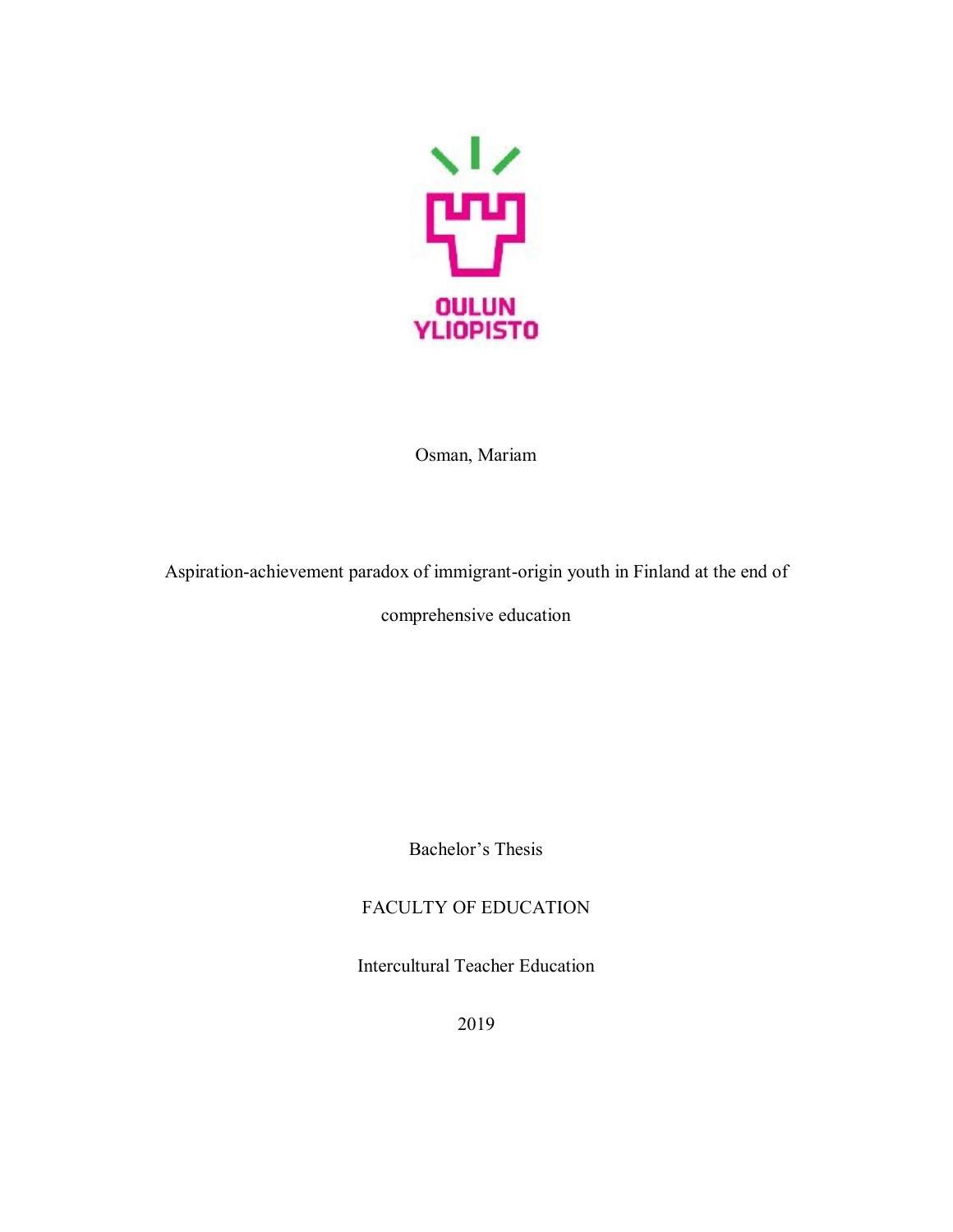University of Oulu

Faculty of Education

Bachelor's thesis, 35 pages

December 2019

This literature review aims to look at the aspiration-achievement paradox of immigrant-origin youth at the end of comprehensive education, both in the international and Finnish context. Transition to post-comprehensive education is a high-stakes situation and one in which immigrantorigin youth often lag behind their native counterparts with their facilities and resources. Widespread research has shown that despite low educational achievement, immigrant-origin youth as well as their parents possess high educational aspirations.

In the case of Finland, the gap in academic achievement between native and immigrant students in at the age of 15 is one of the largest in the OECD countries despite available educational opportunities. Immigrant-origin youth and their families are hindered by factors that make it unable for them to utilize these opportunities and achieve positive educational outcomes.

Based on previous multidisciplinary literature, this thesis sets out to find the possible causes that have been outlined in relation to this phenomenon.

Keywords: aspiration-achievement paradox, aspirations, achievement, immigrant, immigrantorigin, comprehensive school, post-comprehensive school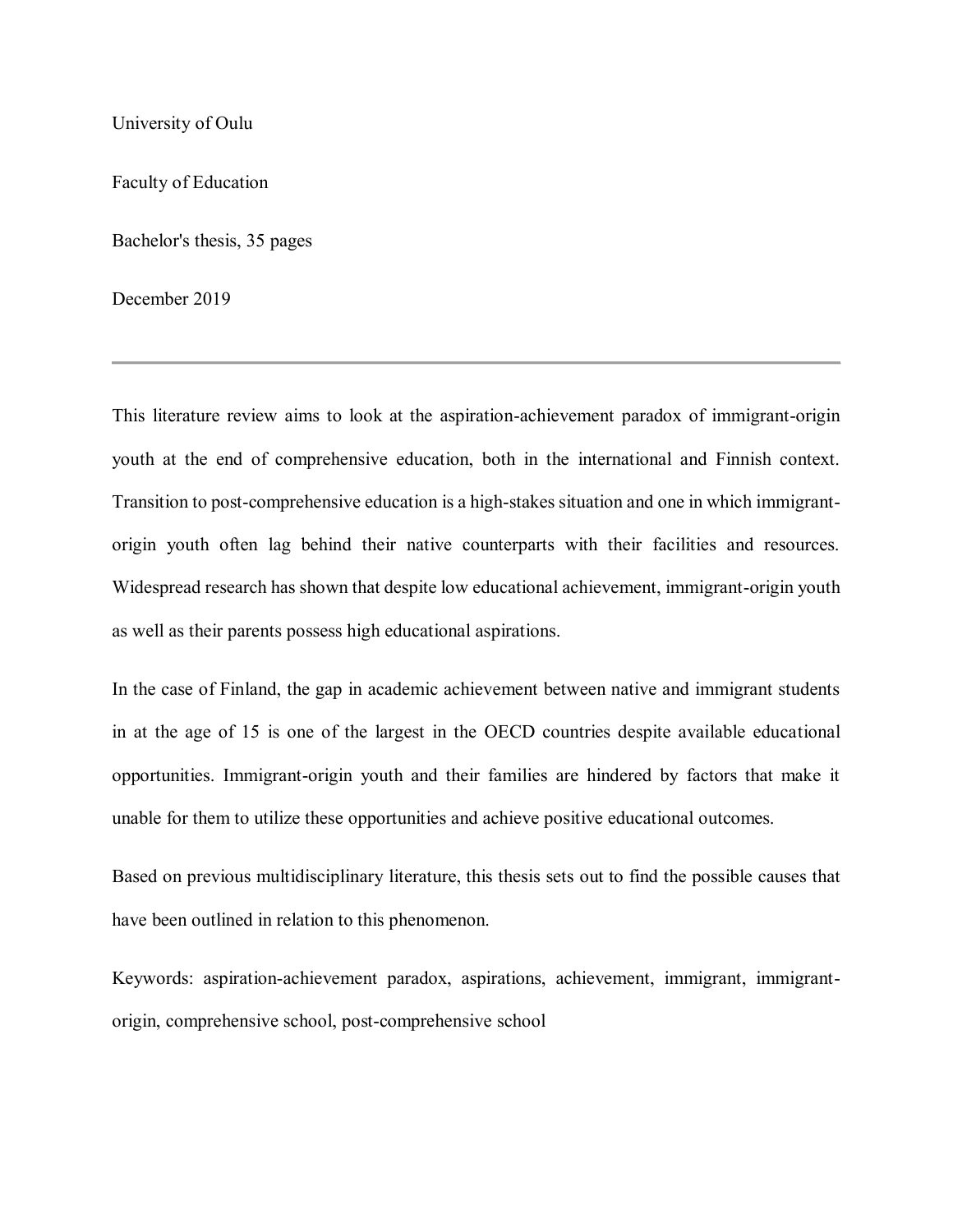### **Contents**

| 1. |                                                                                    |                                                                                   |
|----|------------------------------------------------------------------------------------|-----------------------------------------------------------------------------------|
| 2. |                                                                                    |                                                                                   |
| 3. | Perspectives to the aspiration-achievement paradox of Finnish youth with immigrant |                                                                                   |
|    |                                                                                    |                                                                                   |
|    | 3.1.                                                                               | Educational tracks at the end of comprehensive education  14                      |
|    | 3.2.                                                                               |                                                                                   |
|    | 3.3.                                                                               | The situation of immigrant-origin youth in Finland during the transition to post- |
|    |                                                                                    |                                                                                   |
|    |                                                                                    |                                                                                   |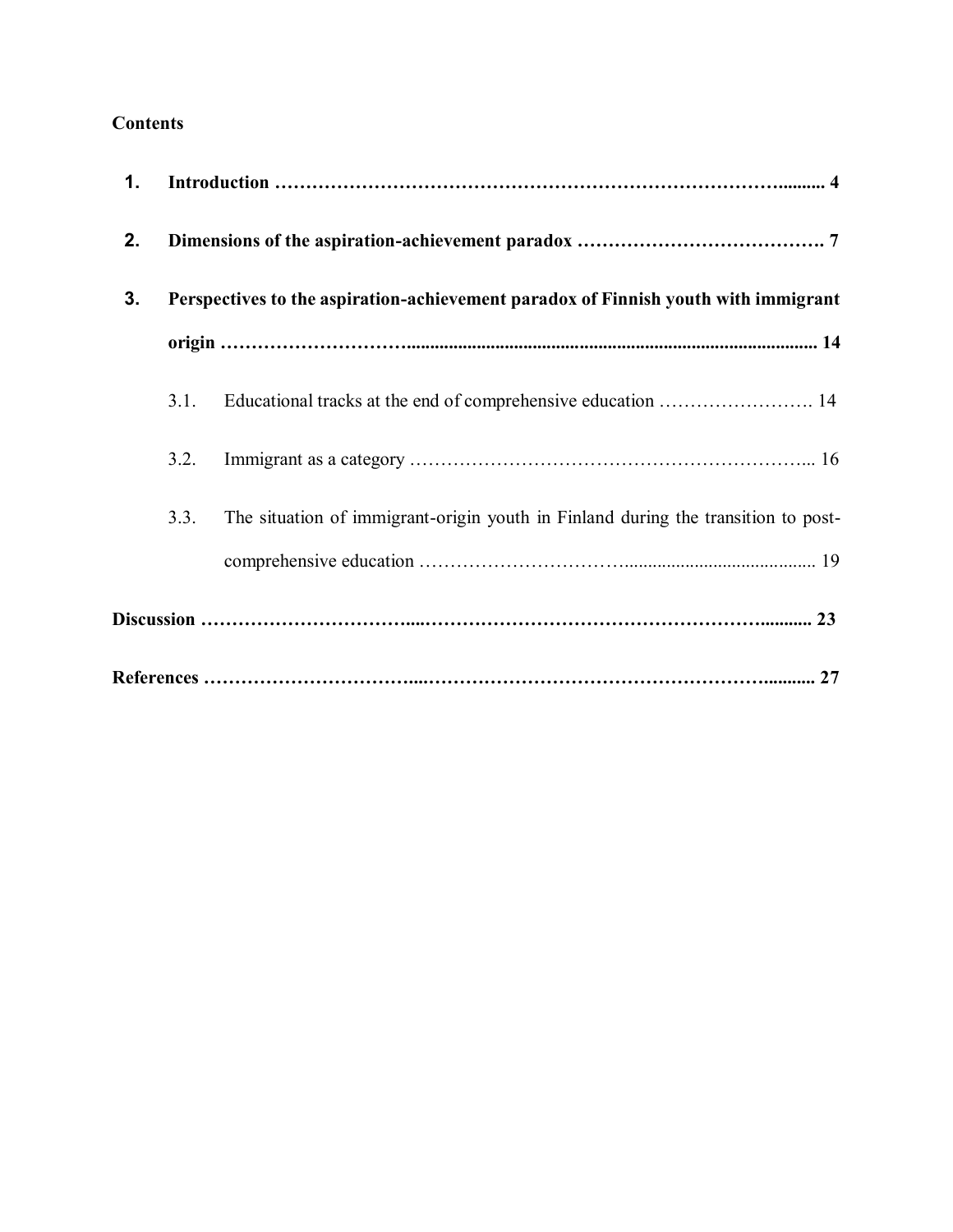#### **1 Introduction**

Education has always played a large part in acting as a gateway to structural integration into society; for children of immigrants, their educational achievement is the first measure by which they can accomplish this (Kilpi-Jakonen, 2012). In European countries, the persistence of ethnic disparities in educational and labor market outcomes has shown that only a small number of immigrants are able to realize success (Salikutluk, 2016). This points to the reality that children of immigrants are not able to produce the educational outcomes that are needed to compete with their native peers.

A large body of research has shown that despite low educational performance, immigrant children and their parents tend to have high aspirations when it comes to education. According to OECD (2015) many immigrant parents "hold expectations for their children's lives that match or even exceed those of non-immigrant families" (p. 18). Miyamoto, Seuring and Kristen (2018) have noted that sociological literature emphasizes the notion that both immigrant parents and immigrant students have higher educational aspirations than the majority population. Finally, Khattab (2014) found that recent generations of students "tended to develop ambitious future plans (aspirations) regardless of their actual educational achievement" (p. 1).

The above-mentioned paradox, coined the 'aspiration-achievement paradox' (Kao & Tienda, 1998) and has also shown to be present in the Finnish context. Finnish youth of immigrant-origin have shown to have high educational aspirations that are most often academic (Kalalahti, Varjo & Jahnukainen, 2017). Similar to what wider research has indicated, they are found to have belowaverage school performance (Harju-Luukkainen, Nissinen, Sulkunen, Suni & Vettenranta, 2014) and below-average education levels (Larja, Sutela & Witting 2015). The case of Finland is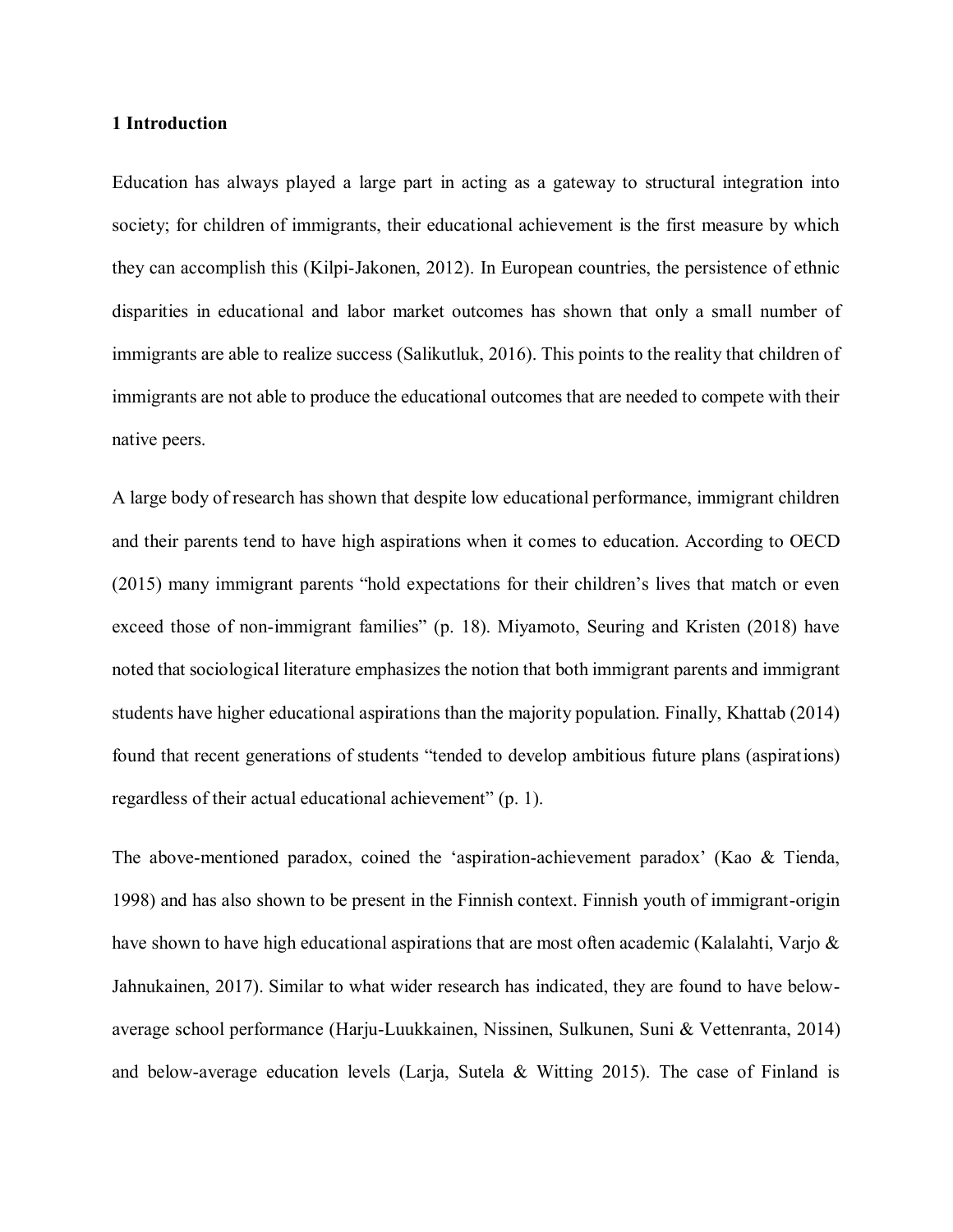particularly compelling in the wider international context due to the recent nature of immigration, contrasted with its "high-achieving yet equal education system" (Kilpi-Jakonen, 2012, p. 167).

In this thesis, I aim to analyze the 'aspiration-achievement' paradox in relation to what has been studied about the educational decision-making and trajectories of immigrant-origin youth in Finland at the end of their comprehensive (compulsory) education. The final year of comprehensive education is seen as a critical time in a youth's educational and occupational trajectory and is "one of the first transitional points at which young people's future-oriented agency and imagination are called into play" (Aaltonen & Karvonen, 2016).

My research questions are:

- *1) What is the aspiration-achievement paradox?*
- *2) How is the aspiration-achievement paradox present in the future educational and occupational decision-making processes of immigrant-origin youth during the final year of comprehensive education?*

The aim of this literature review is to also shed light on the current and unique situation of immigrant-origin youth in Finland by exploring the possible reasons for their stated low educational achievement compared to their native peers in a country that is well known for its educational success. My personal interest in this topic comes first from the perspective of someone who has experienced navigating the post-comprehensive Finnish education system as an immigrant-origin youth at the critical age of 15. My second reason comes from my future profession as a teacher who will most likely teach in a multi- and intercultural classroom. Through this thesis and future research, I aim to contribute to what has already been studied about the position of immigrant-origin youth in the Finnish education system and larger society.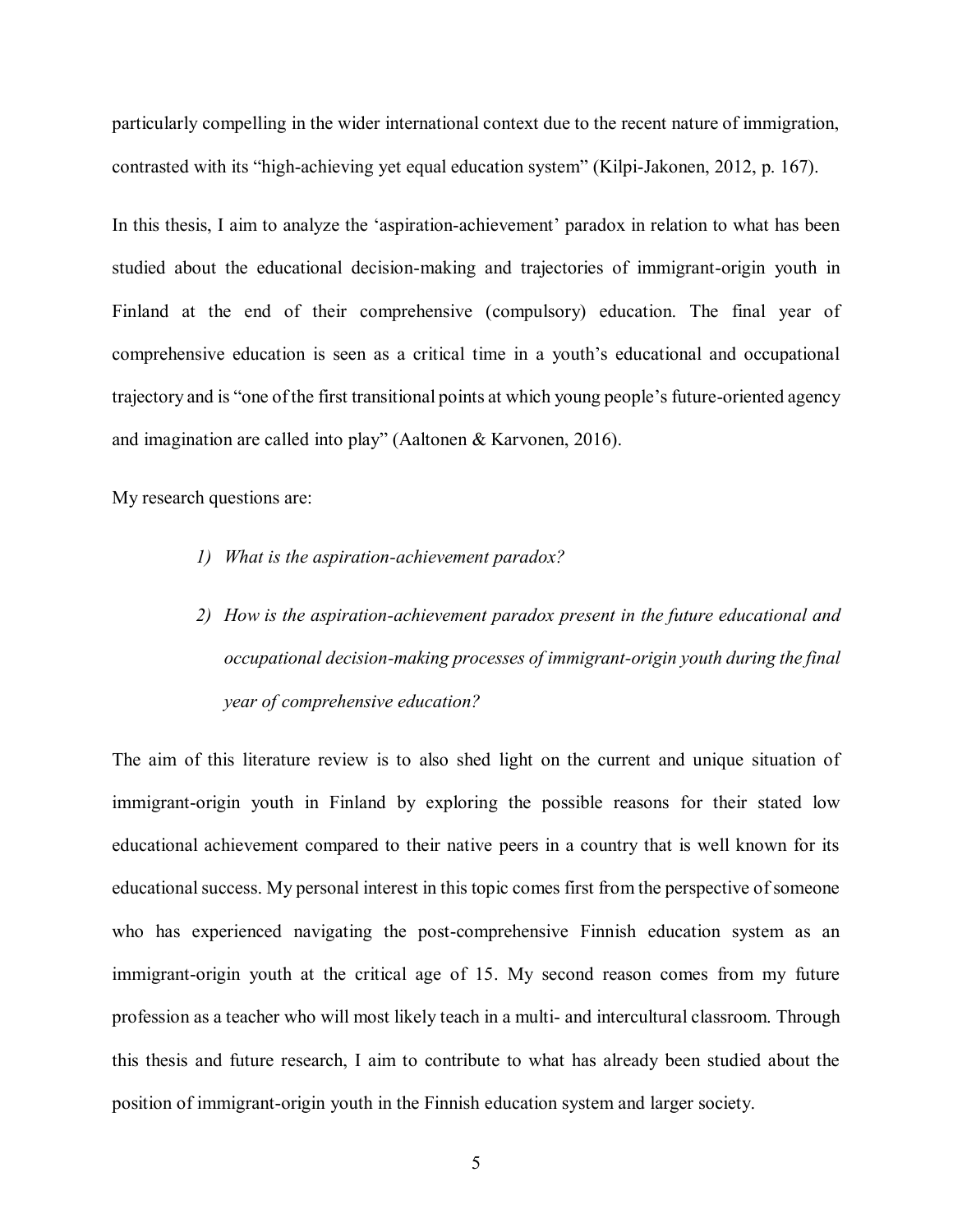The first research question in this thesis will be answered by outlining the theoretical studies that have been previously done by researchers to explain the aspiration-achievement paradox. To answer the second question, I will look at the research that has been conducted on the aspirationachievement paradox of immigrant-origin youth at the end of comprehensive education, specific to the context of Finland and discuss the findings in relation to what has been outlined in the theoretical background.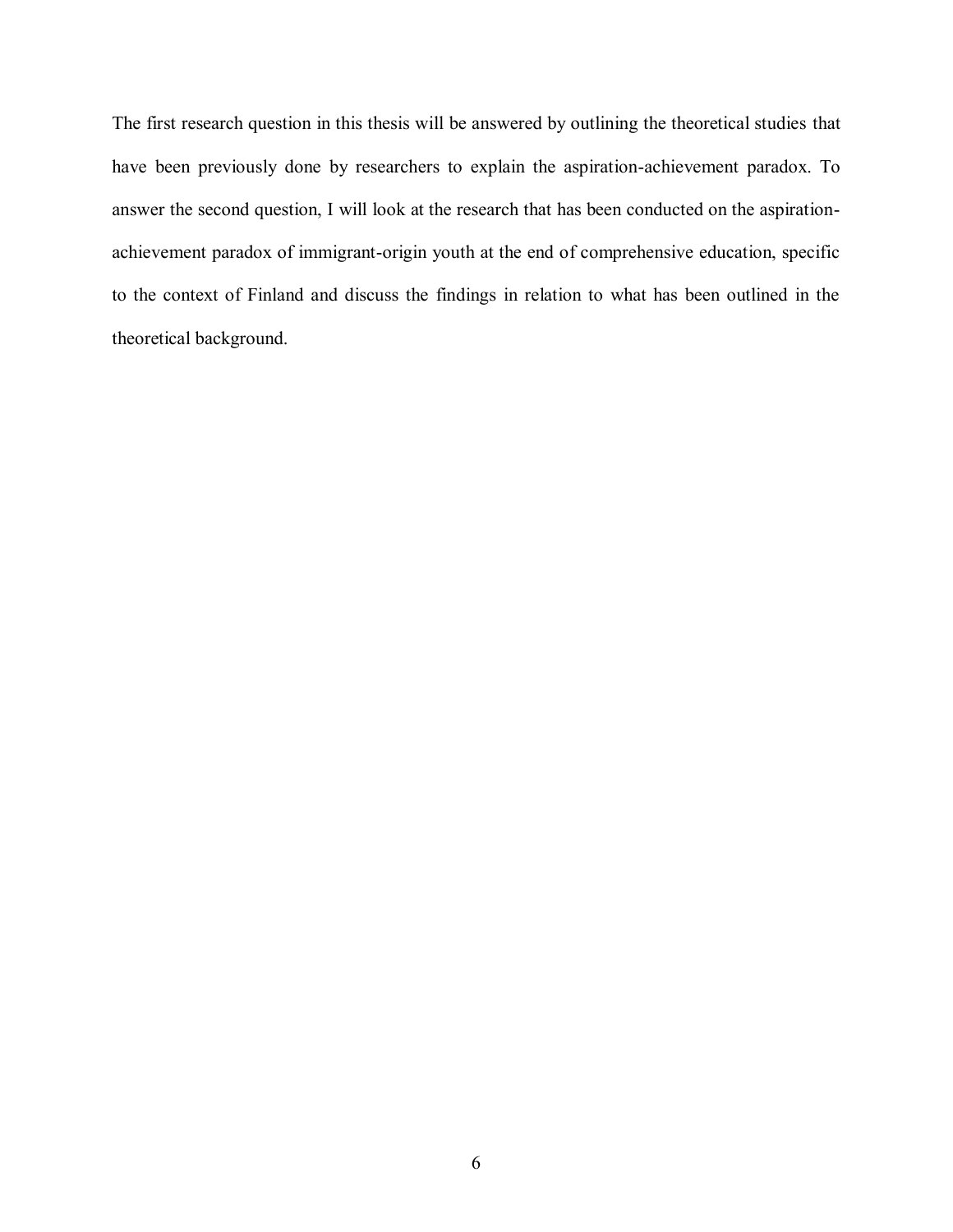#### **2 Dimensions of the aspiration-achievement paradox**

The paradoxical nature of immigrant schooling, where high educational aspiration meets lower school achievement, which is known as the 'aspiration-achievement paradox', has been studied somewhat extensively in the international context (Kao & Tienda, 1998; Hill & Torres, 2010). According to Salikutluk (2013) "educational inequalities do not only emerge due to academic performance gaps between social or ethnic groups" (p. 7). Rather, Erikson and Jonsson (1996) have found that educational decisions are a major contributing factor; particularly at major transitional points. Salikutluk (2013) believes that in order to comprehend these processes we must look at the role of educational aspirations in 1) shaping choices that are relevant for the educational career and 2) school related behaviour which has an impact on school performance (p. 7). In this section I will explore what the aspiration-achievement paradox is and what potentially causes the gap between aspiration and achievement in immigrant-origin youth as compared to their majority peers.

The concept of 'aspirations' was first introduced as being vectors of powers that lead to goalstriving behavior and attitudes towards one's aims (Dembo, 1931). Aspirations have also been described by Haller (1968) as "the cognitive orientational aspect of goal-directed behavior" (p. 484). They can present in the form of abstract statements or values and beliefs regarding future plans (Khattab, 2014). However, there is no agreement among social scientists regarding what aspirations exactly are or how they should be measured (Salikutluk, 2013).

Theoretically, aspirations can be split into two camps, idealistic and realistic aspirations (Haller 1968). Idealistic aspirations are those that are mainly based on wishes and are consequently free of constraints (Salikutluk, 2016). They are more indicative of an individual's hope or desire to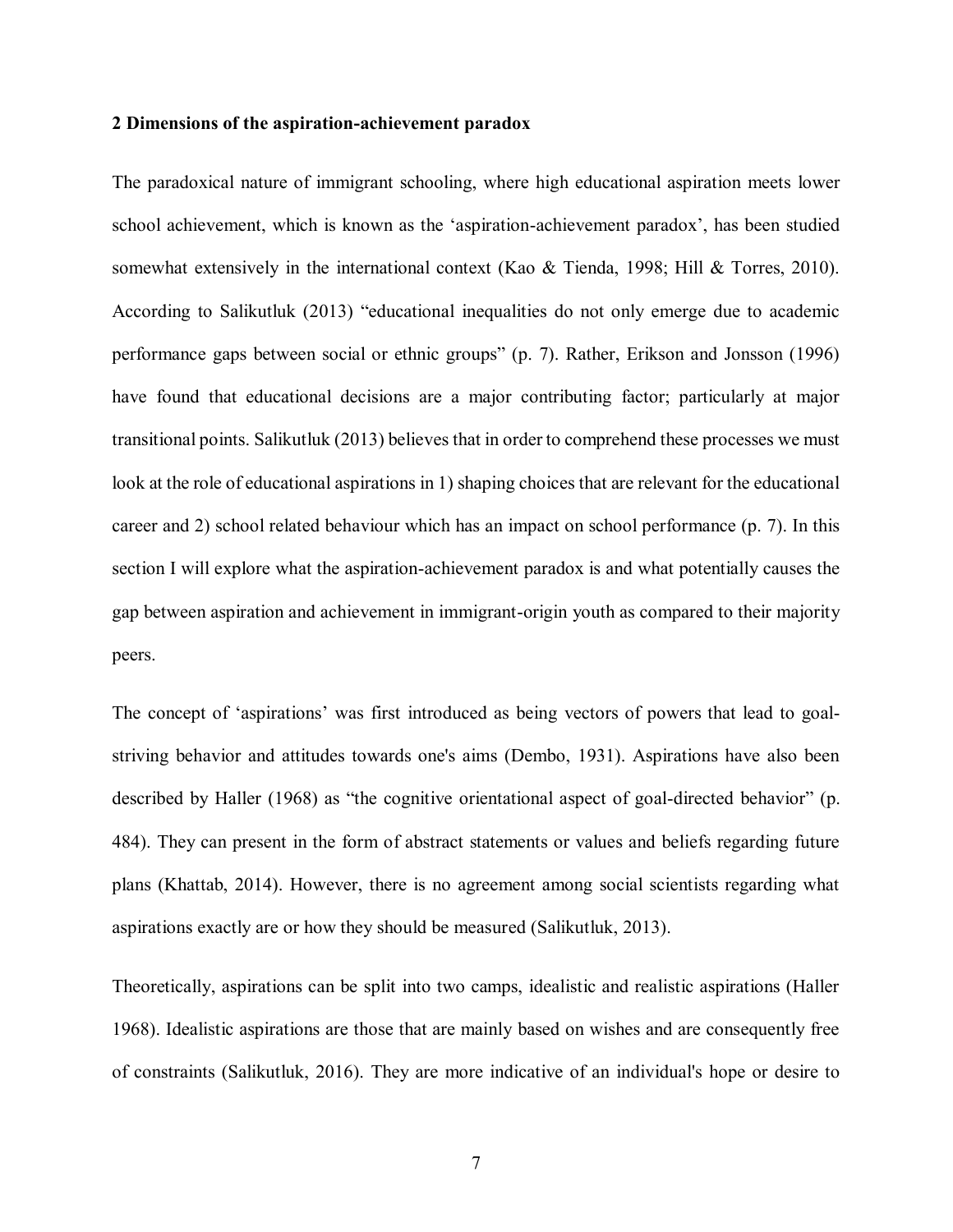achieve (Miyamoto et al., 2018), rather than reflecting any definite socio-economic realities which might impact or determine future mobility (Marjoribanks, 1998). Idealistic aspirations can be said to be "rooted in the cultural sphere of society (within common shared values)" (Khattab, 2014, p. 1), while historically being higher than realistic aspirations "due to being more heavily influenced by societal norms" (Jacob & Wilder, 2010, p.1).

While idealistic aspirations can be detached from any concrete restrictions or prior experience (Miyamoto et al. 2018), this is not the case for realistic aspirations. According to Miyamoto et al. realistic aspirations refer to "what a person believes he or she can attain" (p. 18). This is an outcome of students' assessment of the social and economic opportunities that are tangible to them in the context of their home and the larger society, while also considering previous and current academic performance (Khattab, 2014). Realistic aspirations are "determined by the perceived structure of opportunity within society" (Khattab, 2014, p. 1). Reasons for realistic aspirations being lower than idealistic aspirations include, for instance, "limited financial resources, insufficient academic abilities or low probabilities of success" (Salikutluk, 2013, p. 8). One thing to note is that realistic aspirations are also referred to as expectations (Mickelson, 1990; Marjoribanks, 1998) in much of the earlier research on this topic.

Measures implemented in empirical contributions are not reflective of the distinction between idealistic and realistic aspirations, rather they apply the same operationalization for both concepts (Morgan, 2006). However, according to Jacob and Wilder (2010), in practice they are very distinct concepts; "expectations [realistic aspirations] refer to what individuals *think* will happen while aspirations [idealistic aspirations] refer to what they *hope* will happen" (p. 3).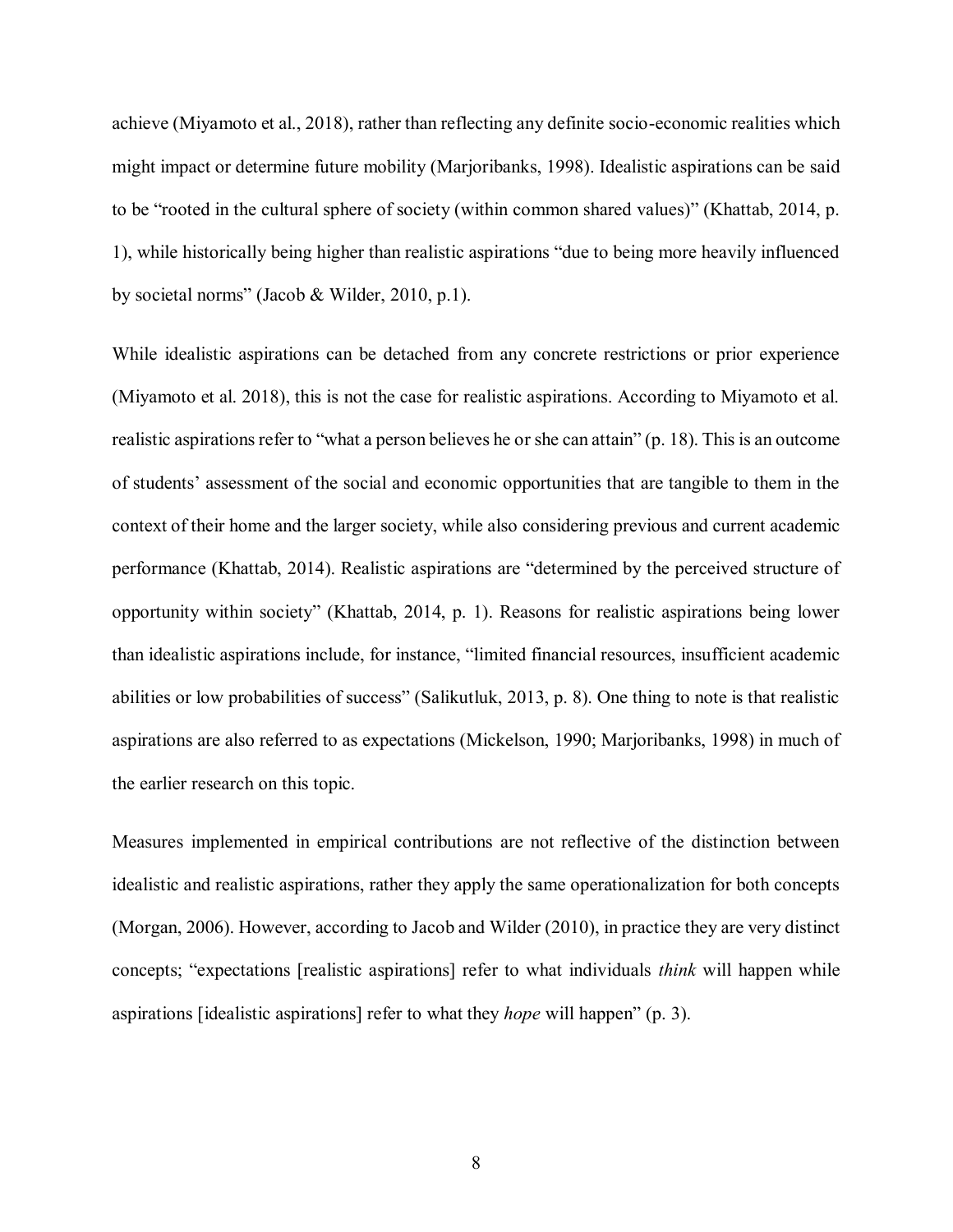Because idealistic and realistic aspirations are both empirically and cognitively different, Bohon, Johnson and Gorman (2006) propose that they are therefore conceptually different. Early research on this topic has treated the terms as interchangeable (Jacob & Wilder, 2010). Nevertheless, both orientations have proved relevant in examining learning and hence educational achievement (Miyamoto et al., 2018).

The concept of educational aspirations thus acts as an umbrella term that encompasses various meanings depending on the study, e.g. "academic wishes, educational plans, or chances to successfully attain higher educational degrees" (Salikutluk, 2013, p. 8). Educational aspirations can also be seen as "orientations composed of specific beliefs about one's future trajectory through the educational system" (Morgan, 2006, pp. 1528–1529). In this thesis, similar to Salikutluk (2013), aspirations in this context will be defined as "overall educational goals determining educational decisions at transition points" (p. 8). School achievement is defined as the students' level of academic learning, where the existence, extent or depth of said learning is measured most commonly by "grades in math, science, and reading, standardized achievement tests, and IQ tests" (Sirin & Gupta, 2015, p. 42).

Many reasons have been proposed for the aspiration-achievement paradox in immigrant students as compared to their majority peers. Three approaches which claim to explain this gap in aspiration and consequently achievement is outlined in many previous researches. *Immigrant optimism* is the first approach, and it posits that the impact of parents on their children is twofold: first, parents use their educational degrees as models and secondly use that to communicate their own expectations as definers (Kao & Tienda 1995). However, according to Salikutluk "the modelling function of immigrant parents can be diminished when they have acquired their education in their country of origin" (2013, p. 11). Thus, immigrant parents strive for upward mobility in society and manifest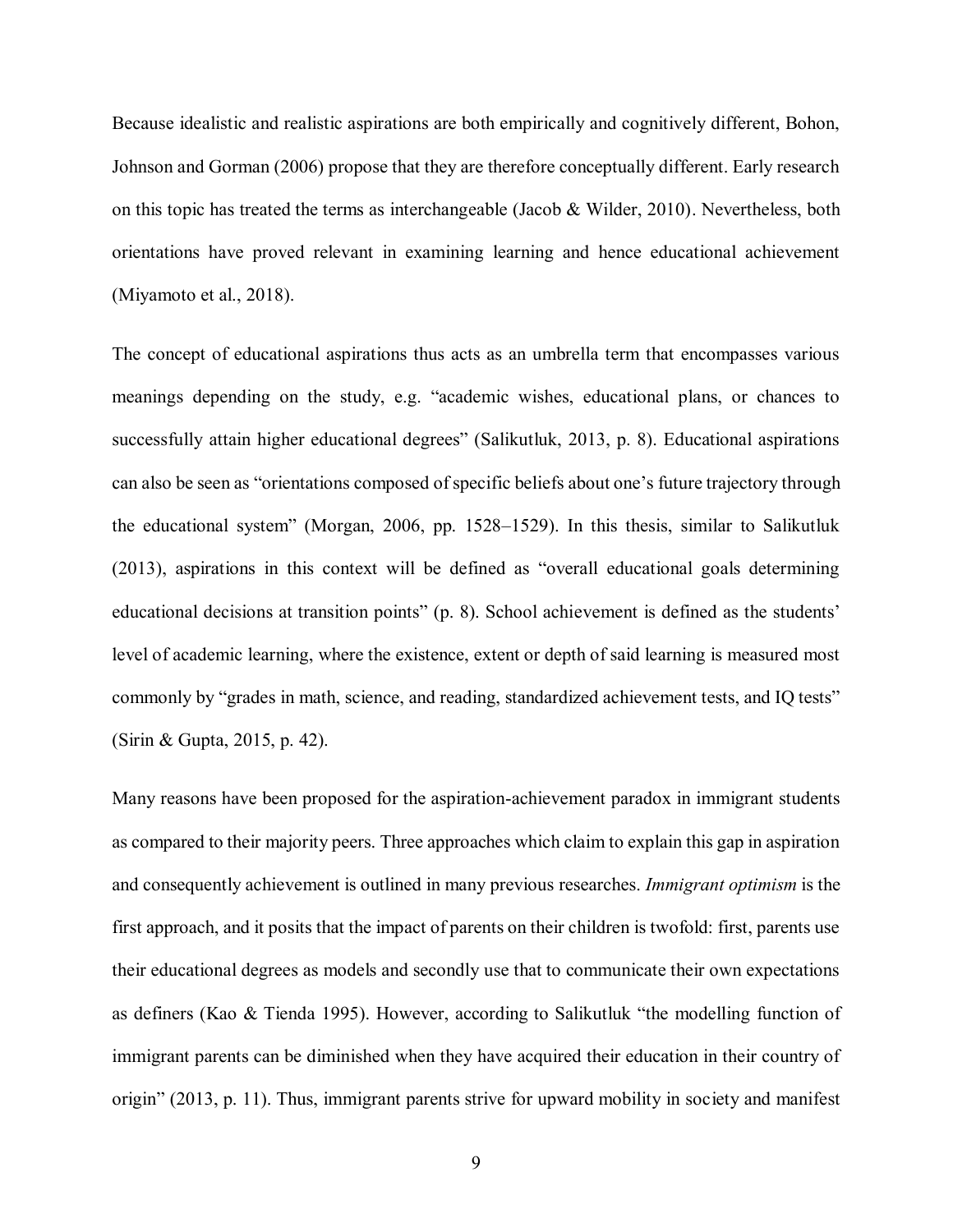this desire in the form of educational aspirations towards their children, despite not being able to properly guide them.

This is due to the second reason known as *information bias* (Kao & Tienda, 1998). According to Kao and Tienda, missing information or knowledge about the educational system in the host country can produce a biased perception in expectations and aspirations in both immigrant parents as well as their children. This can explain the reason for idealistic aspirations, as parents do not have the same resources, or social capital, as their native peers to help their children navigate a system they themselves have never operated within. This lack of information can be compensated in the form of teachers, friends and relatives, but they also have the possibility to distort parents' perception further (Salikutluk, 2016). Particularly if parents' social network consists of members from the same ethnic background.

Lastly, *social capital* has been extensively studied as a critical issue related to education and can also be used to better understand the aspiration-achievement paradox of immigrant parents and their children. Social capital as a concept gained traction in the social sciences (Tokas, 2016) and is multidisciplinary, drawing on sociology, economics, political science and education (Kilpatrick, Johns & Mulford, 2010). Woolcock and Narayan (2000) define social capital as a set of norms and networks which allow people to act collectively. Similarly, social capital according to Fine (2002) are the norms and social relations that are ingrained in the social structures of a society and that makes it possible for people to achieve shared goals. Therefore, social capital refers to the connections between people as well as anything that facilitates action among them, individually or collectively, generated by networks of trustworthiness, relationships, reciprocity and social norms (Coleman, 1988; Putnam, 2000). Membership in a group entitles actors within it an aggregate of actual or potential resources that belong to, or are in the possession of, their network; actors are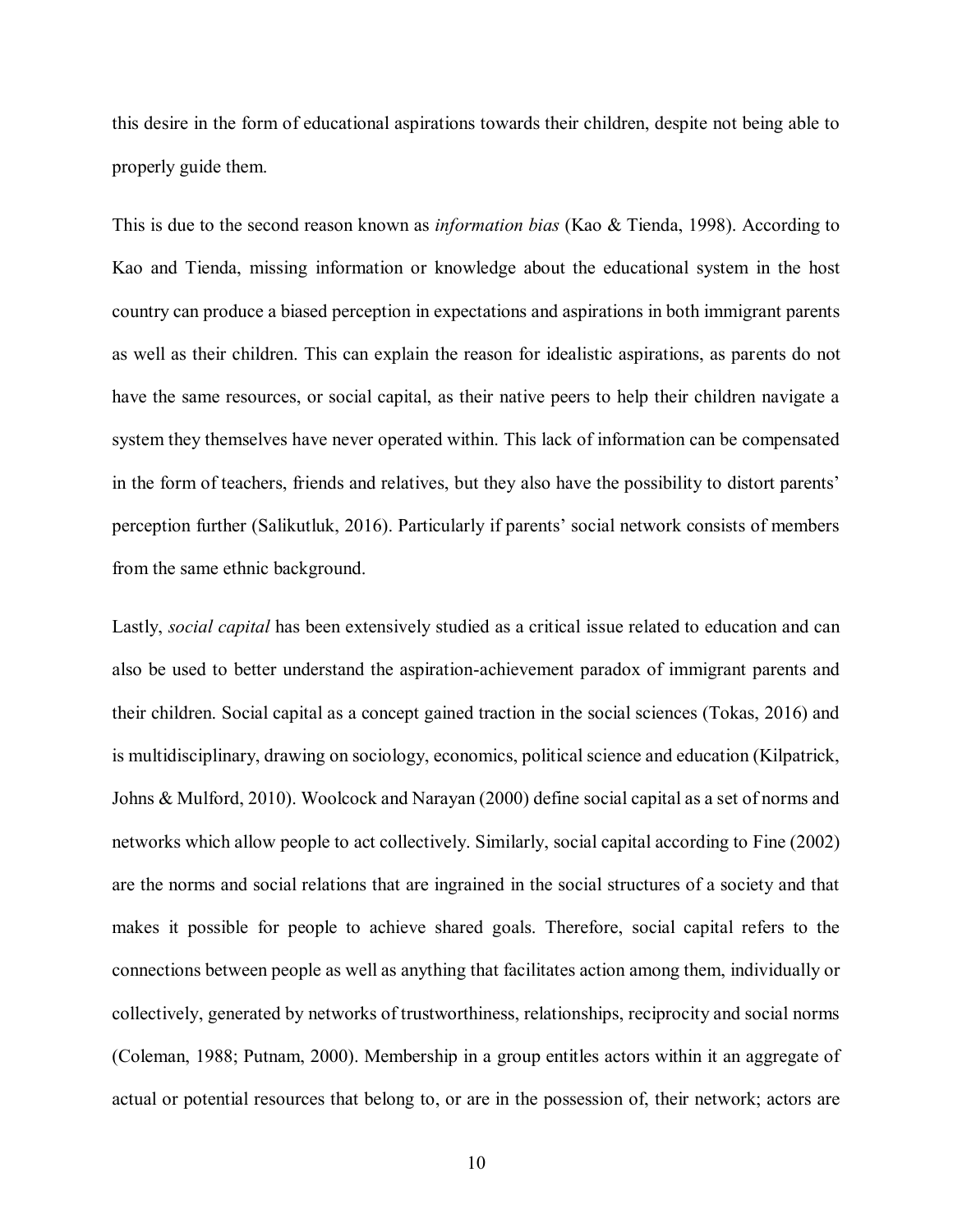provided with the backing of the collectively owned capital (Bourdieu, 1986). The central idea behind social capital then becomes that 'relationships matter" and 'social networks are a valuable asset", individuals build communities and commit to them by creating a sense of belonging and concrete experiences that bring about great benefits in the form of various types of exchanges (Tokas, 2016, p. 258).

The Work Bank found that social capital, when discussed as subjective or cognitive in nature, refers to resources such as information, ideas and support that can be procured by virtue of relationship with others (Grootaert, Narayan, Jones & Woolcock, 2004; Portes, 1998). According to Haq, Akram and Farooq (2015) social capital exists in three prominent practices as information channels, as social norms and as obligations and expectations. Information channels are the ways in which people within a network are able to receive proper and reliable information, social norms refer to individual action, ethics, bonding and engagement with the society, while obligations and expectations are more fluid and can be used when essential (Haq, Akram & Farooq, 2015, p. 96). Furthermore, there are three types of social capital networks or ties; bonding networks, bridging networks and linking ties (Woolcock, 1999). Woolcook states that bonding networks are those we share with family, friends and members of our tribe, bridging networks are networks that connect acquaintances or others that are in a similar position but of a different group/community and linking ties are between those in different social groups or power hierarchies. Through these means, social capital is created and recreated, it is simultaneously drawn on and reproduced (Falk and Kilpatrick, 2000), it increases with the passage of time and its value rises with more use as compared to other types of capital (Adler & Kwon, 2002).

Coleman (1988) first investigated the association between social capital and education, and found that student's network, which consists of family, friends and school had a significant influence on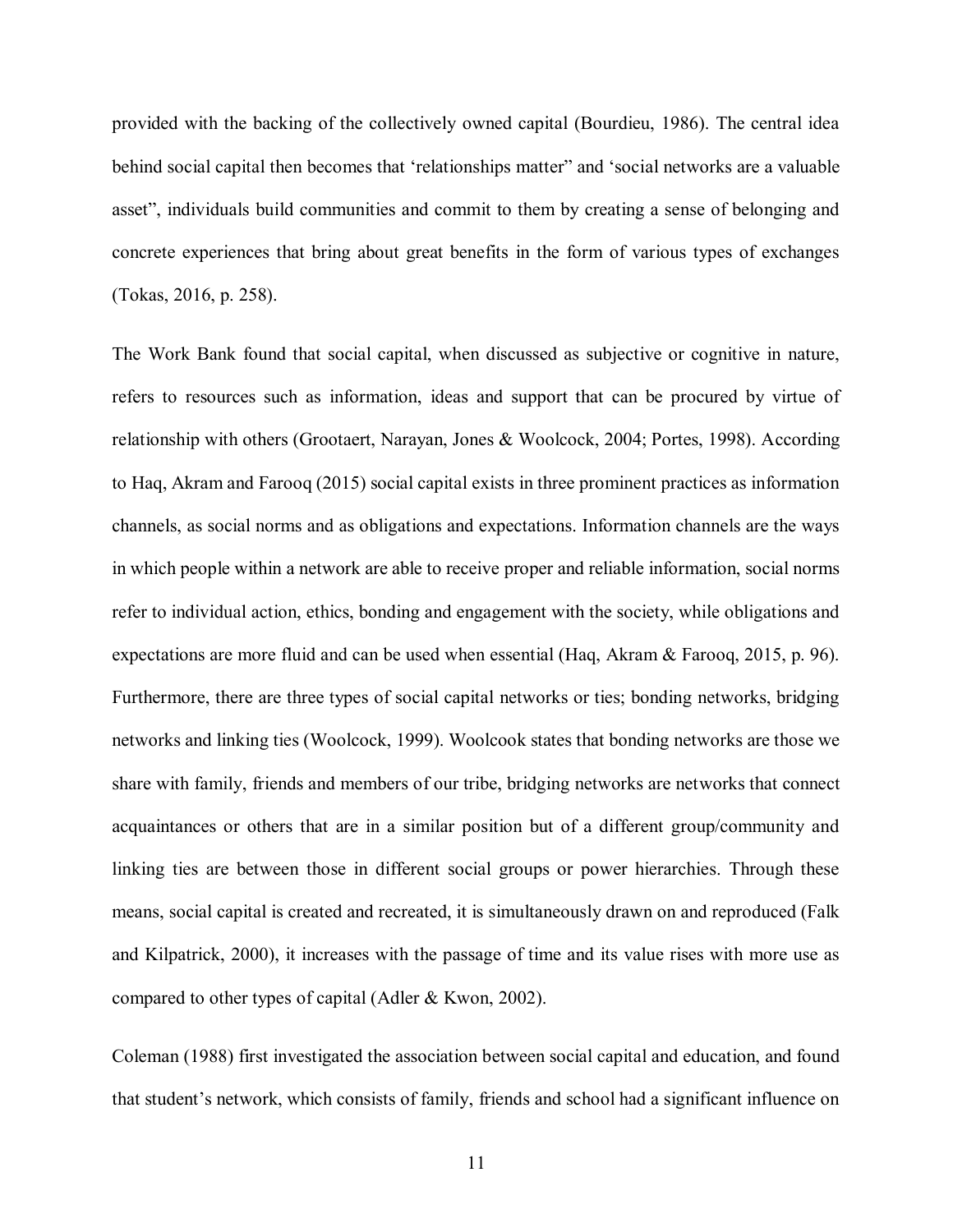their educational success. According to Coleman and Hoffer (1987) parents' obligations and expectations as well as the types of networks or ties they have can greatly impact students' academic achievement. Disparities in academic success can be linked to how strongly these resources, networks and norms are recognized. Social capital is critical in explaining variations in, and capacity for learning (Field, 2005) and creates more chances for self-recognition and success (Bryk & Schneider, 2002).

Immigrant optimism and information bias can both be said to be caused by poor parental social capital. Family and community social capital is an important resource that determines educational aspirations and upholds student's self-efficacy in both realizing their aspirations, and in turn attaining their goals (Schneider and Stevenson, 1999). Social capital can also compensate for low socio-economic levels. According to Modood (2004) "economic disadvantage can be compensated by social capital in the form of family norms, values and networks, as well as a broader set of community values and networks which promote particular educational goals." Coleman (1990) highlights that students with high levels of "intergenerational closure", the level to which their parents know the parents of their friends, will have better educational outcomes than those students with low levels of intergenerational closure. This is due to the fact that parents are then able to assess if the goals and aspirations they have for their children are consistent with those of their peers, by using their children' friends' parents as a valuable resource (Carbonaro, 1998). As Marjoribanks (2002) points out, high parental expectations can only be impactful if they are transmitted through forms of strong social capital.

It is possible that immigrant's high aspirations are not unrealistic, but rather they may not be able to be realized due to barriers in the destination country or not adjust their school-related behaviour to suit their aspirations (Salikutluk, 2013). Mickelson (1990) believes that minority students also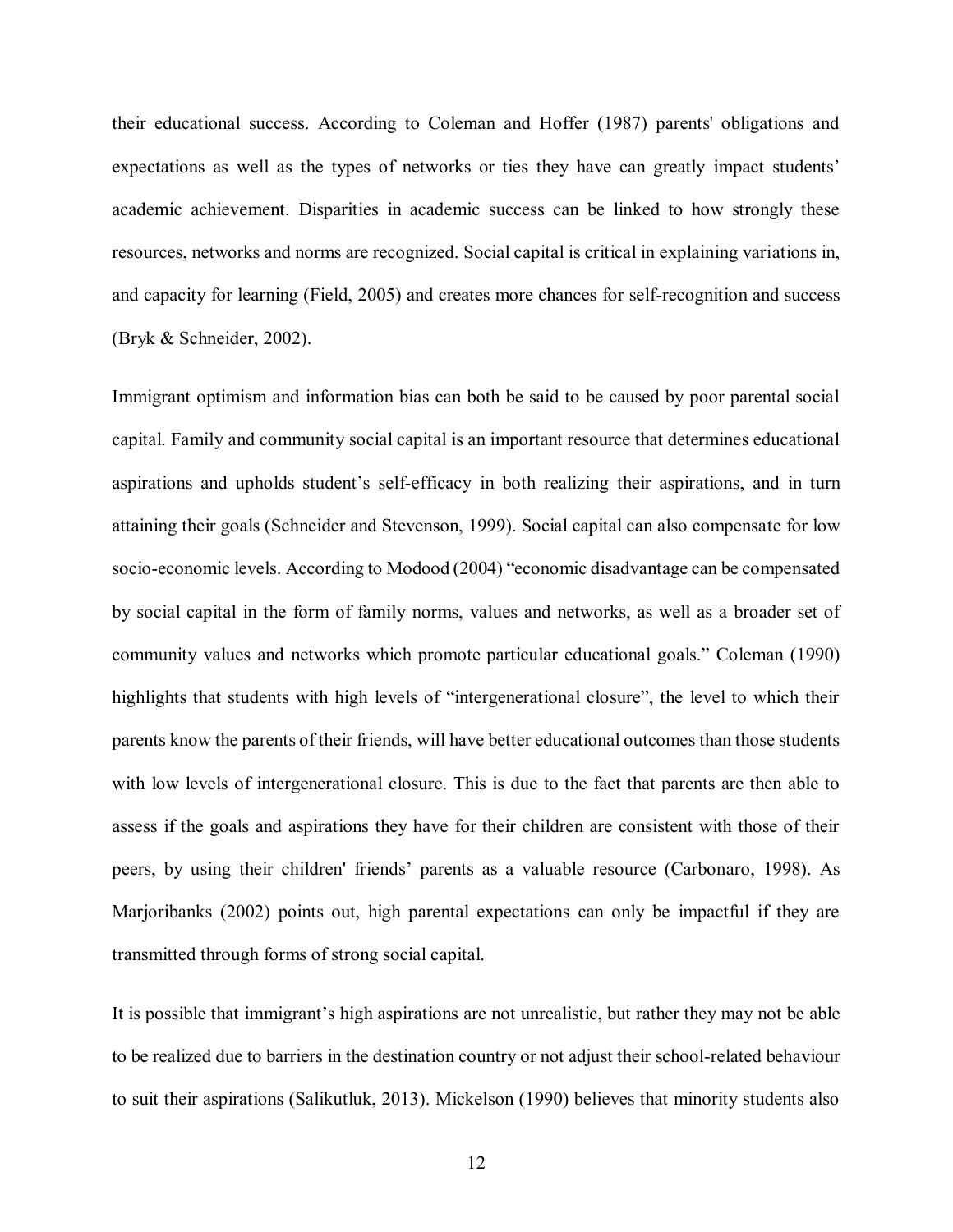perceive the opportunity structure and benefit of higher education in a different way than their native counterparts, which leads them to holding positive attitudes on an abstract dimension.

Khattab (2014) proposes a community-level intervention targeted at parents of immigrants, in order to "equip them with the skills and knowledge they need to help their children convert their high aspirations into actual attainment" (p. 10). This is especially important as there has been found to be a negative relationship between social capital and mobility, which can be seen in the case of immigrants (Glaeser, Laibson, & Sacerdote, 2002).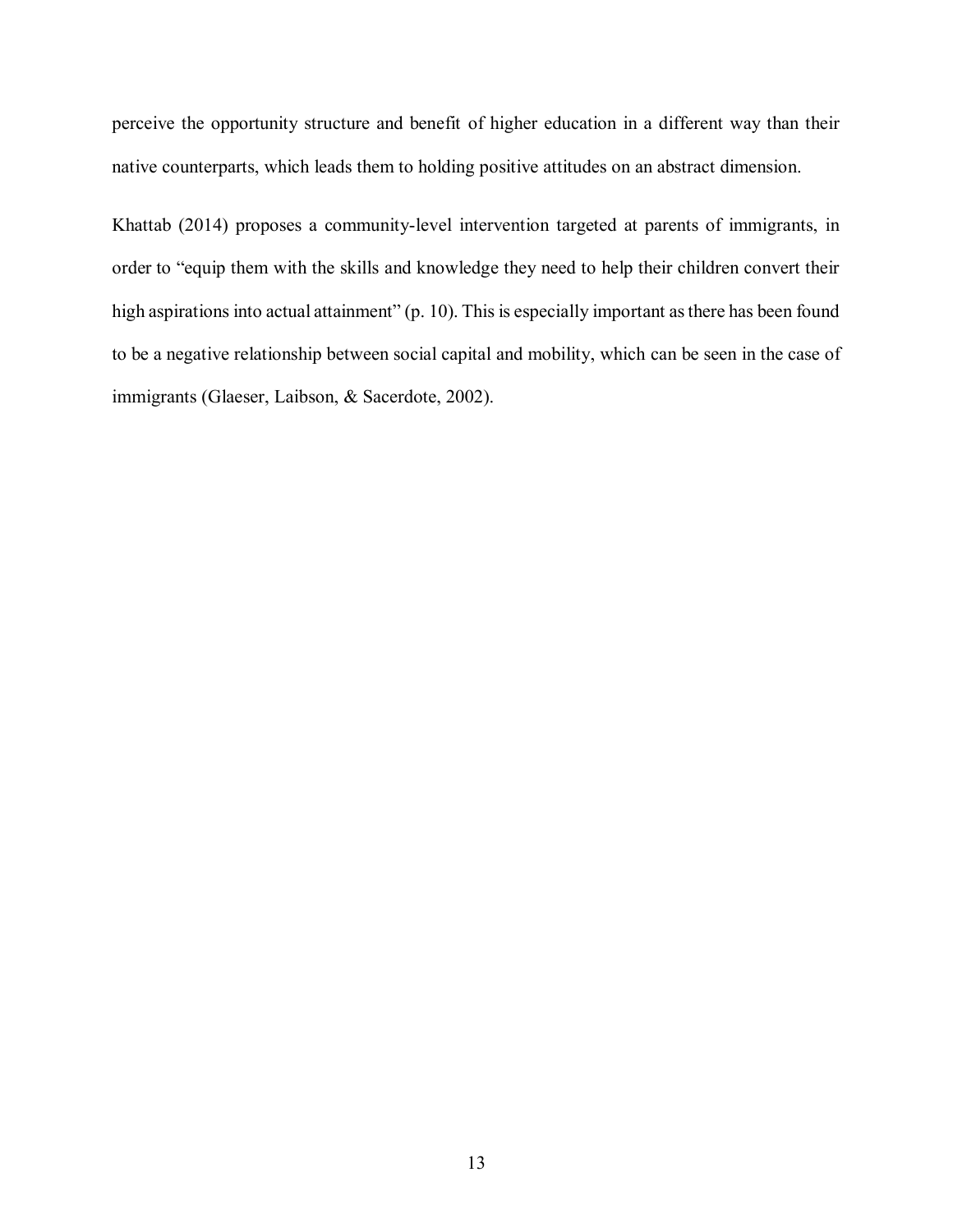# **3 Perspectives to the aspiration-achievement paradox of Finnish youth with immigrant origin**

In the first chapter, we looked at the international research that has been done on the aspirationachievement paradox. In this second chapter, the focus will shift to the Finnish-context and what has been found in regards to immigrant-origin youth at the end of their comprehensive education and the transition to post-comprehensive education. Prior to discussing the studies, it is first crucial to make clear 1) the structure of the Finnish education system and possible educational tracks at the end of comprehensive education, as well as 2) what we mean by "immigrant-origin children" in Finland.

#### **3.1 Educational tracks at the end of comprehensive education**

The Finnish education system has a nine-year comprehensive schooling system which is compulsory for all children of school age (7-16) (Opetushallitus, 2016). Comprehensive education, which is also referred to as basic education, is provided within a single structure and is not segregated into primary and lower secondary tracks (Finnish National Agency for Education, 2018).

After completing comprehensive education, students make the transition to post-comprehensive schooling. Based on students' assessment on the basic education certificate (*peruskoulun päättötodistus*), they can apply for entry into the post-comprehensive track of their choosing (Kivijärvi & Mathias, 2015). In case students have difficulty making the transition to postcomprehensive education, they are entitled to extra support in the form of a year of flexible basic education (*joustava perusopetus*) (Numminen & Ouakrim-Soivio, 2009). According to Numminen and Ouakrim-Soivio, flexible basic education refers to a form of action that prevents early school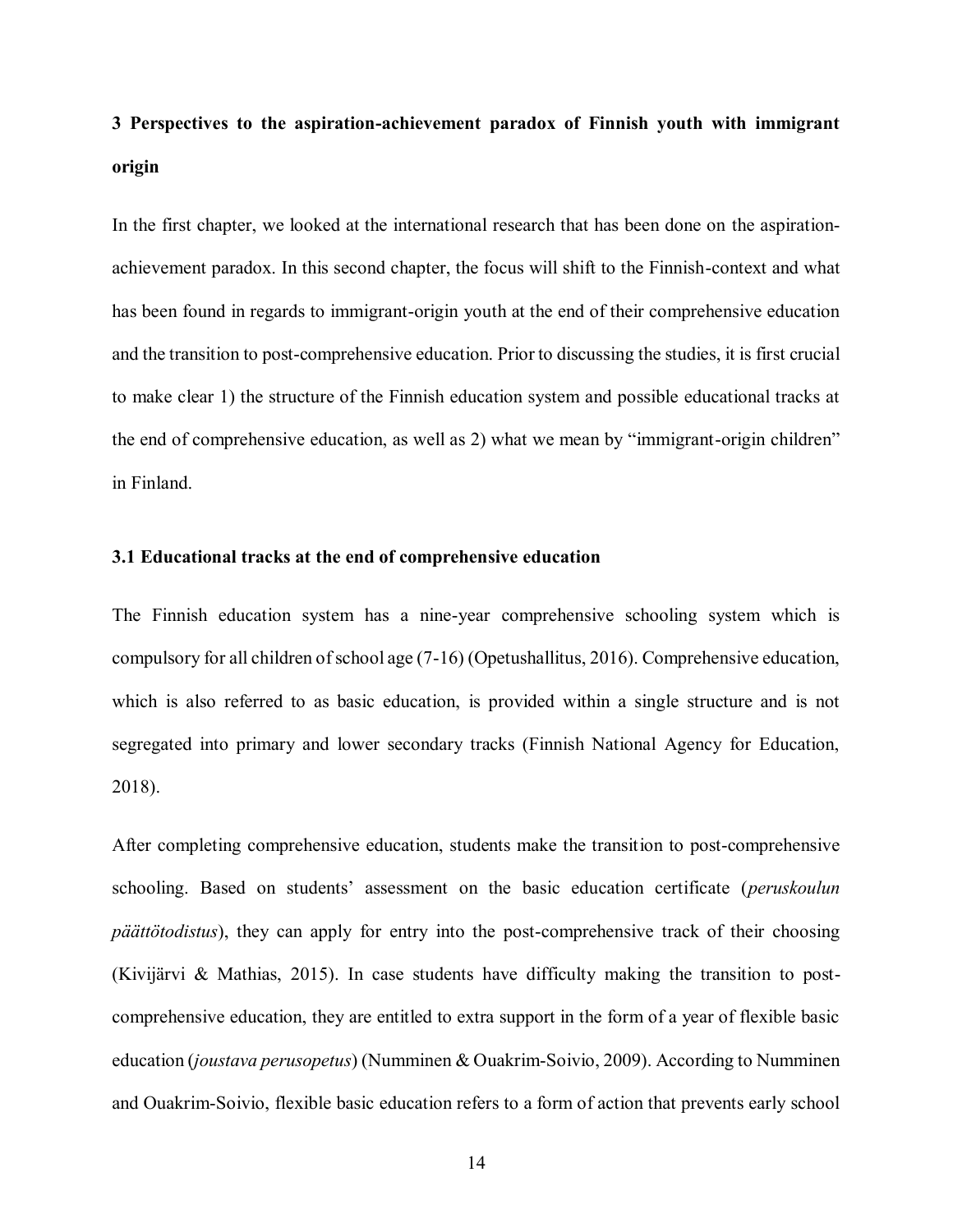leaving and young people leaving school without a certificate. This program helps to ensure that students will be admitted to a place in post-comprehensive education after improving their grades.

Post-comprehensive school consists of two non-compulsory education tracks: general (academic) and vocational upper-secondary school (Kupiainen, Hautamäki & Karjalainen, 2009). Students are also able to opt to simultaneously complete both tracks and attain a dual qualification (Ministry for Foreign Affairs, 2017). This system is unique in that it offers students the flexibility to decide their educational trajectory, while making sure that there are no educational dead-ends in the system. While the dual-track system leads students to either vocational or academic careers, it still guarantees that both post-comprehensive tracks lead to the qualifications to access higher education (university or university of applied sciences) down the line (Kilpi-Jakonen, 2011). Despite the reality that a higher education degree offers a wider range of choice, vocational uppersecondary school should not be considered a marginal trajectory. Rather, in the Finnish context, vocational education has established itself as valuable in the labour market and according to the OSF (as cited in Aaltonen & Karvonen, 2016), 40% of youth continuing onto post-comprehensive education choose the vocational route.

During the Finnish comprehensive education, the disparities in educational and learning outcomes is small and the system has proven to work well, with only a small percentage of early school leavers (OSF, 2015a). According to the Finnish National Agency for Education (2018) 90 per cent of students make the transition to general or vocational upper secondary studies right after completing their comprehensive studies. However, the transition to post-comprehensive education is still a high-stakes situation for immigrant-origin youth. They are up to four or five times more likely to be positioned outside the education and workforce as compared to their native peers (Myrskylä, 2011).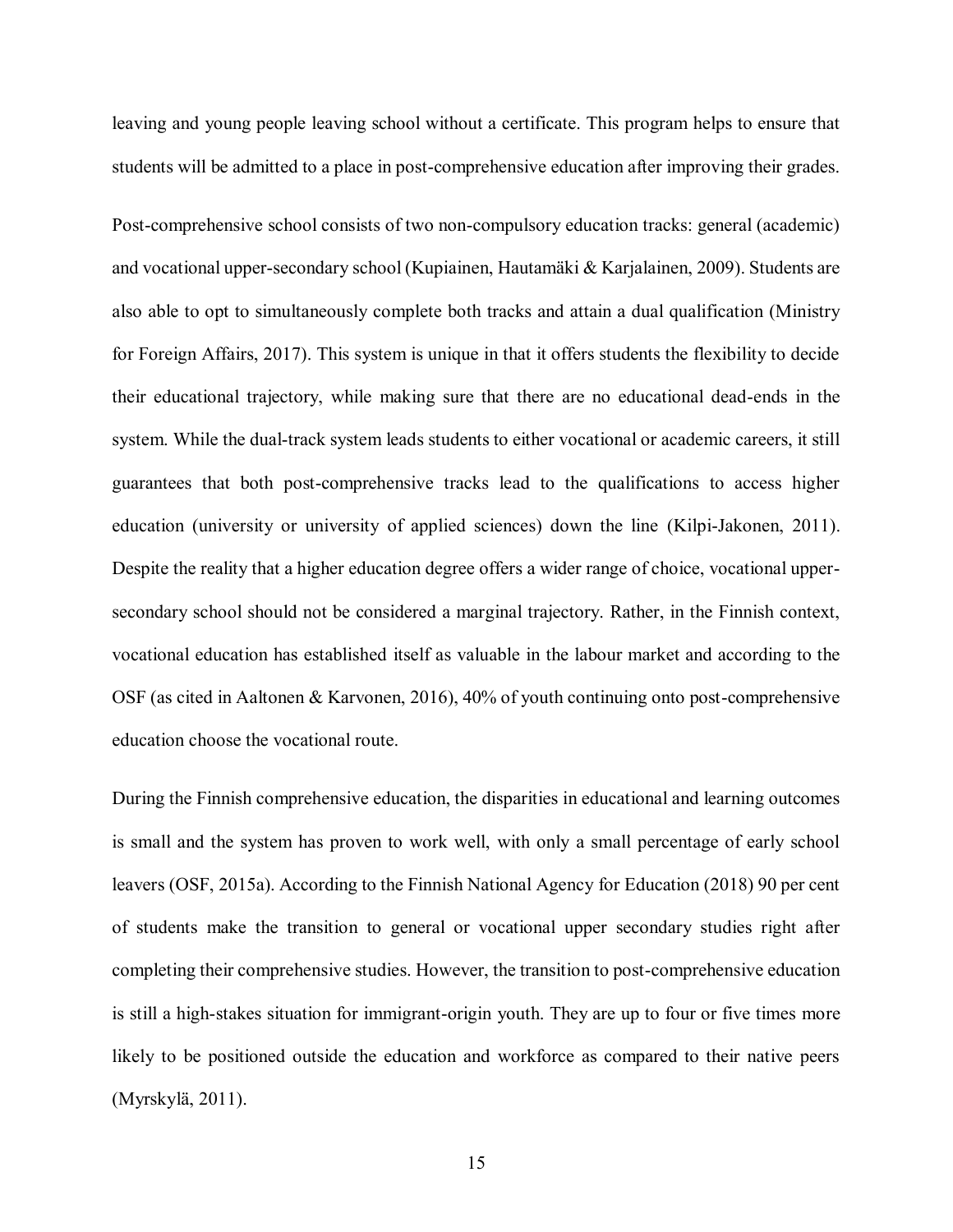In addition, Finland is in a unique position as it can be categorized as a universalistic transition regime. According to Walter's typology (as cited in Kalalahti et al., 2017), "a universalistic transition regime – commonly found in the Nordic Countries – is characterised by an extended public sector and a wide variety of counselling and activation policies" (pp. 5-6). Kalahti et al. point to the fact that Finland possess a comprehensive and post-comprehensive education system that ensures equal access to tertiary education (university or university of applied sciences), while also providing "counselling [that] is widely institutionalized throughout all stages of education, training and the transition into employment" (pp. 5-6). This is due to the alarming rate of students who are not in education, employment or training (NEETs), especially in Finland (Helms Jørgensenm Järvinen & Lundahl, 2019). This system helps to create a pathway to eliminate growing numbers of youth that exist at the margins of society.

#### **3.2 Immigrant as a category**

If we intend to discuss students whose immigrant-origin backgrounds group them into a subcategory of research, we must first clarify the possible definitions this takes on as well as the limitations it can have. The term "immigrant" is often used as a blanket term when referring to someone who moves to a country that is not their original country of origin. This term is passed down through generations and applied to the offspring of foreign-born as well as non-foreign-born parents.

In Finland, the definitions of who can be considered an immigrant is ambiguous. When examining the population with immigrant background at the end of 2017, Official Statistics of Finland (OSF) based its definition on citizenship, country of birth, language and origin. According to OSF, when the immigrant population in Finland was smaller, it was enough to consider foreign citizenship as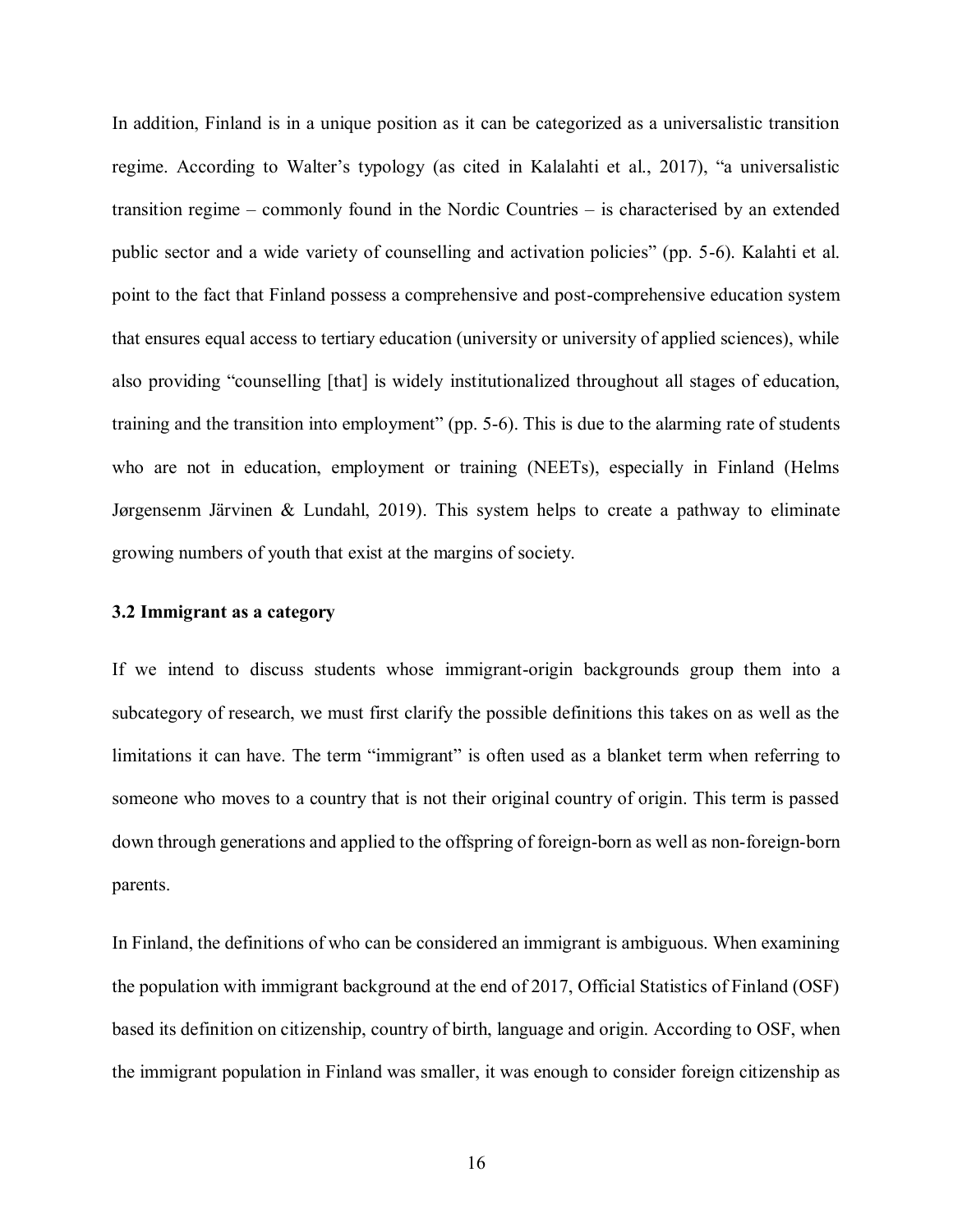the main indicator, however it is now insufficient as foreign-born individuals who eventually acquire Finnish citizenship are no longer registered in the database as an immigrant. Estimation is then based on language, which is similarly unreliable as all those who speak a foreign language as their mother tongue are considered to be of immigrant origin (Kilpi-Jakonen, 2011). Foreign language speakers are considered as "persons whose first language is other than Finnish, Swedish or Sami, which are the national languages in Finland" (Ministry of the Interior Finland, 2018, p. 77). While this definition does not severely impact first generation immigrants and groups them more accurately, it raises questions around second generation immigrants who were born in Finland but have a registered language that is not Finnish or Swedish as well as "more established ethno-linguistic minorities" that do not have foreign-born parents, ex. Roma, Karelian, Tatar and Russian- speaking minorities (Kilpi-Jakonen, 2011, p. 80).

In many research, students of immigrant-origin background have been classified into three basic groups: first generation, second generation and mixed group. According to Kilpi-Jakonen (2012) first generation children are those who have foreign-born parents and have themselves been born outside the destination country (Finland). The second generation are children who are born in Finland to two foreign-born parents who themselves have been born outside the country, or have arrived at the beginning of comprehensive education (Kilpi-Jakonen, 2012). Children from the mixed group are subsequently those with one foreign-born parent and one native parent and are considered of Finnish origin (OSF). However, it is important to note that is possible for children of one foreign-born parent and one native parent to be categorized as of immigrant-origin (Harju-Luukkainen & McElvany, 2018). The index on immigrant background (IMMIG) has the following similar categories: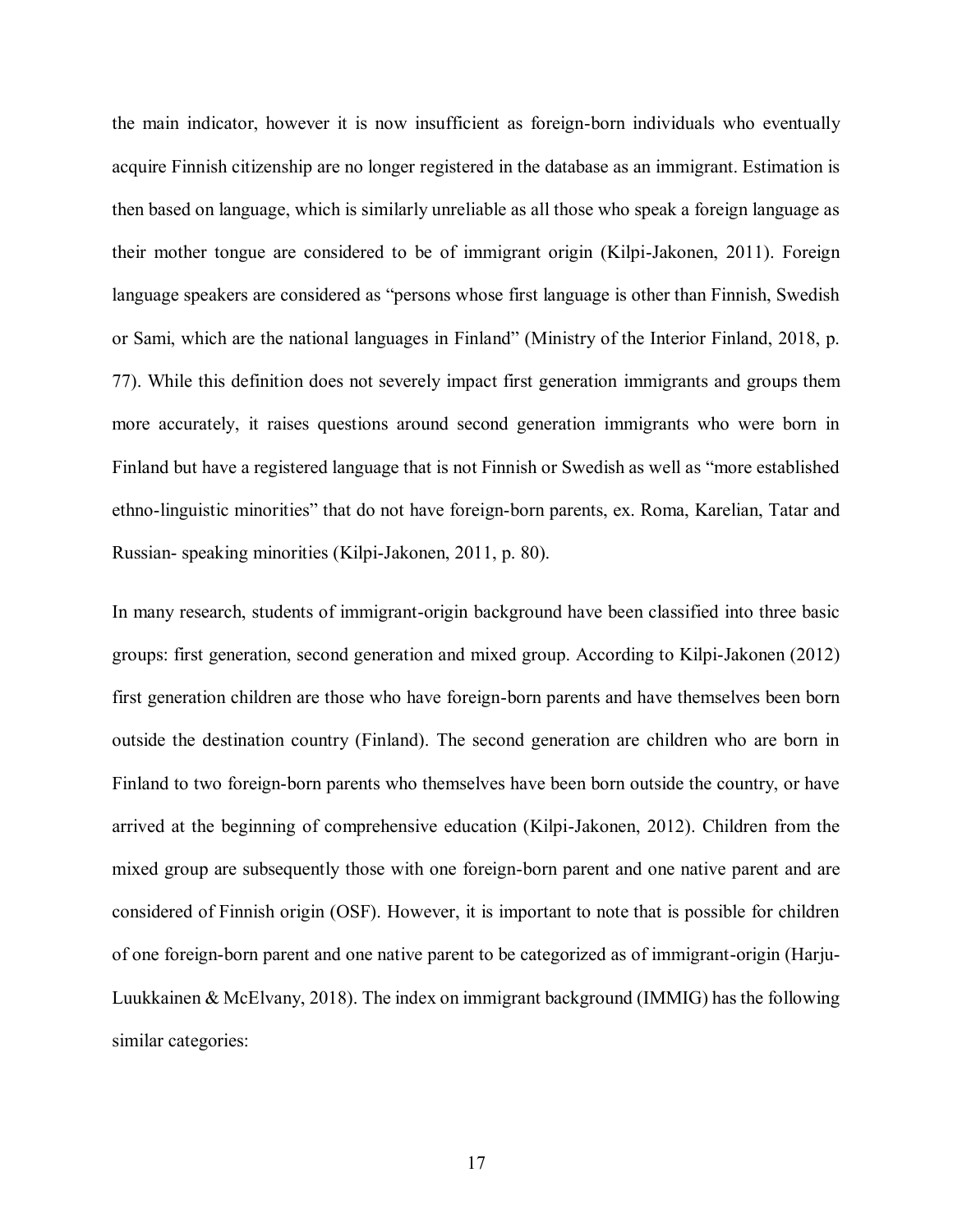(1) native students (those students born in the country of assessment, or those with at least one parent born in that country; students who were born abroad with at least one parent born in the country of assessment are also classified as 'native' students), (2) second-generation students (those born in the country of assessment but whose parents were born in another country) and (3) first-generation students (those born outside the country of assessment and whose parents were also born in another country) (OECD, 2014, p. 261).

It is clear that immigrant-background students can fit into many categories and are not a homogenous group that is representative and should not be treated as such. According to Harinen et al. (2004) the term "immigrant" has become "more and more obscure, uncertain and irrelevant" and cannot be used as a blanket empirical category (p. 162). It is important to note that the definition of the terms first- and second-generation immigrants are dependent on, and can vary between studies. We can only aim to study and attempt to construct a more in-depth analysis of the unique situations and experiences of students of immigrant backgrounds, rather than trying to explain a whole group of individuals. It is imperative to acknowledge the abstract nature and construction of the terms "immigrant-origin students" or "immigrant youth."

The definitions above do not attempt to make any ethnic or economic variation between immigrant groups. In all the studies explored in the next section, the definition of immigrant-origin students will follow what has been outlined above. Any instances pointing to a group from a specific ethnic or socio-economic group will be made clear, but for the most part, the definition of the term "immigrant" will refer to what has been outlined.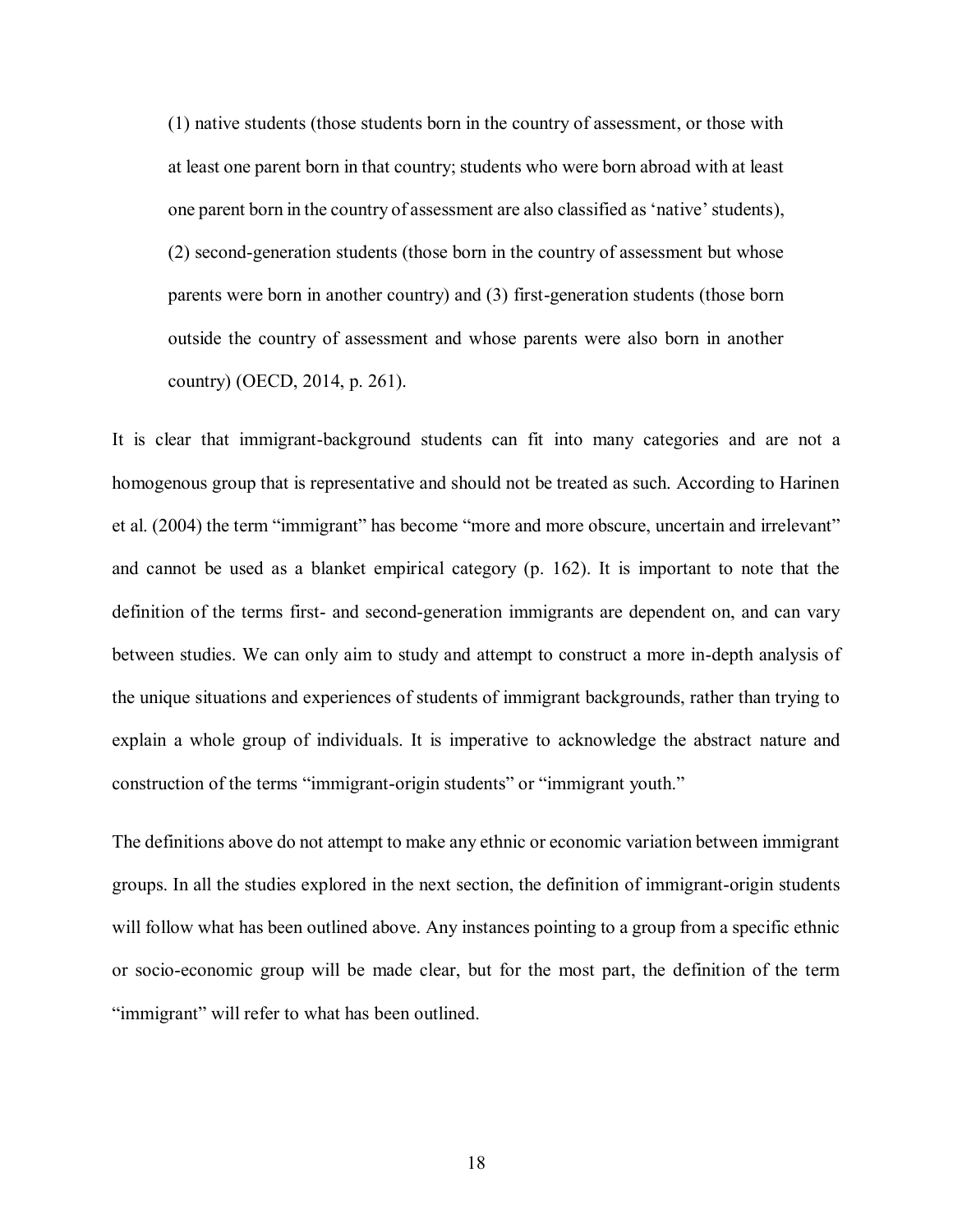## **3.3 The situation of immigrant-origin youth in Finland during the transition to postcomprehensive education**

According to Harju-Luukkainen et al. (2014) "transition to upper-secondary education is a highstakes situation, one in which immigrant-origin youths often lag behind native youths with their facilities and resources." Children of immigrants in Finland tend to have lower levels of school achievement at the end of comprehensive school than the majority (Kilpi-Jakonen, 2012). This difference between immigrant-origin students and the majority population has been found to be larger than in other OECD and Nordic countries (Harju-Luukkainen et al., 2014). Furthermore, PISA (Programme for International Student Assessment) results reveal that in Finland, the gap in academic achievement between native and immigrant students at the age of 15 is one of the largest in the OECD countries (OECD, 2016).

The situation of immigrant-origin students in the final year of comprehensive education (9th grade) has not been studied extensively. However, the few studies that have been done have brought us a step closer to better understanding the paradox of immigrant schooling in Finland. Holmberg (2018) examined the envisioned trajectories of Finnish students during this transitional period in eight municipal schools in southern Finland. Envisioned trajectories here are understood as specific pathways to future orientations (Heinz, 2009), the "interplay between structure and agency–or, more accurately, between the institutionalized life course and subjective biographies– with regard to education" (Walther, Ule & du Bois-Raymond, 2015, p. 350). According to OSF (2015b) the schools in this study represented socio-economically diverse and urban areas with a large population of immigrant-origin students. The aim of this study was to describe and contrast "educational and career aspirations of youths of immigrant- and Finnish-origins" specifically from the aspiration-achievement paradox point of view (Holmberg, 2018, p. 563).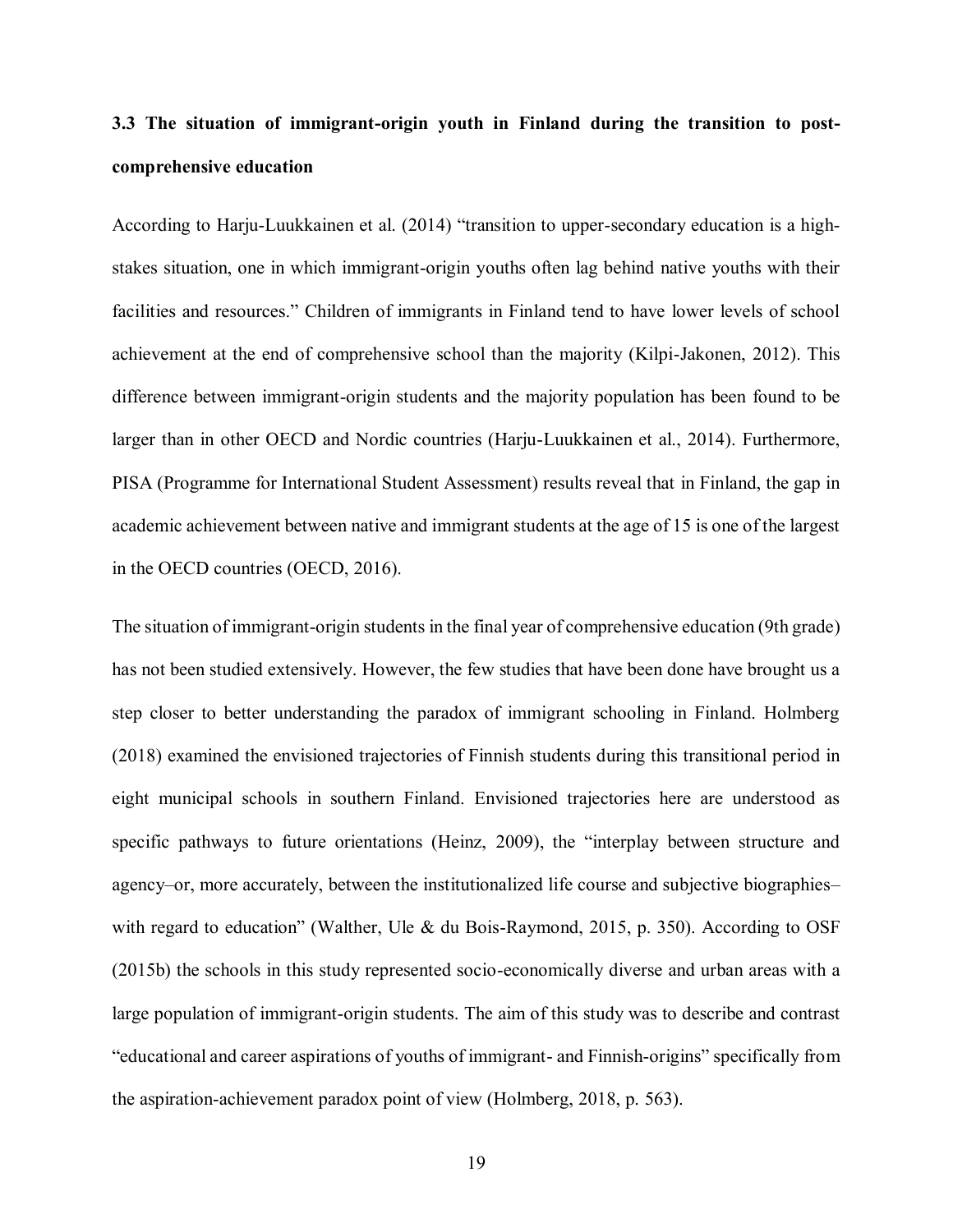Similarly, (Kalalahti et al., 2017) conducted a study on Finnish youth with immigrant backgrounds as they made the transition from comprehensive school to post-comprehensive school. The sample included both immigrant-origin youth and Finnish-origin youth from three schools in Turku and five schools in the Helsinki Metropolitan area. The schools were both culturally diverse and had a high population of immigrant-origin students. Kalalahti et al. (2017) focused on indecisiveness in post-comprehensive school choice and career aspirations. The goal of this study was to utilize the results in order to better career guidance and counselling.

Findings in both studies showed that all youth possessed both academic and vocational aspirations to more or less the same degree (Holmberg, 2018; Kalalahti et al., 2017), with immigrant-origin youth having academic aspirations that seemed to be more idealistic than realistic in nature slightly more often than their native peers. In particular, immigrant-origin girls were found to aim for academic professions and professional fields more often than their male counterparts (Holmberg, 2018), and applying to general academic upper secondary education (high school) due to aspirations for tertiary-level education (Kalalahti et al., 2017). Kilpi (2010) found that Somaliorigin girls surpassed Somali-origin boys in education, which is in line with the above findings. This reason in gender difference can be due to the resilience of immigrant-origin girls when it comes to doing well academically in spite of challenges faced (Salmela-Aro et al., 2017). Immigrant-origin students, particularly boys, also had a more positive attitude and higher trust towards education, which could reflect 'immigrant optimism' (Kao & Tienda 1995; Kalalahti et al., 2017).

It is interesting to note that in contrast to the general academic track, all youth aimed at the vocational track equally (Holmberg, 2018). According to Holmberg, the key factor behind aiming for vocational education for Finnish-origin youth was the education level of the parents, meaning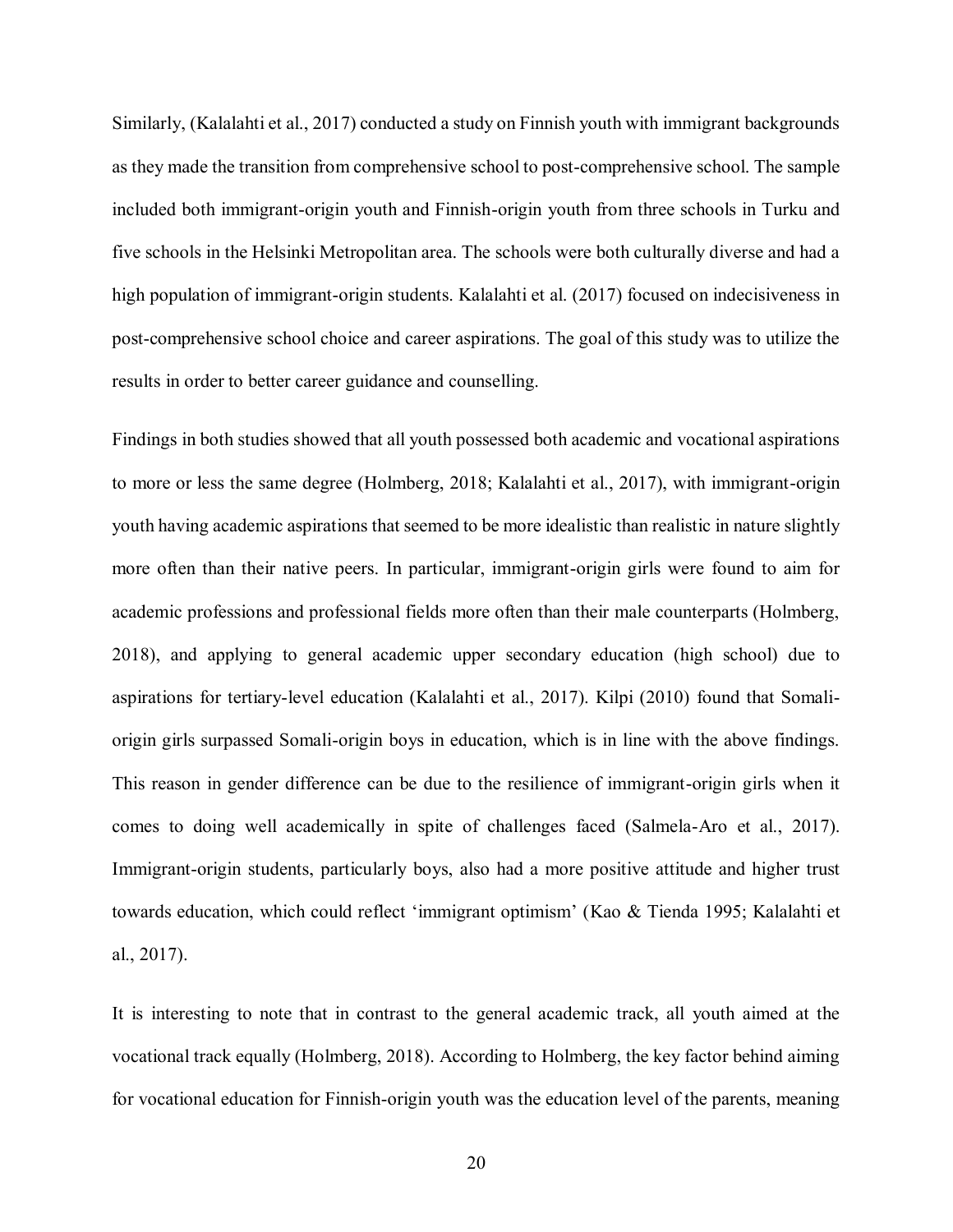that students with parents who had vocational or basic education levels had vocational aspirations in comparison to those with university-level educated parents. Vocational aspirations were consistent for immigrant-origin youth despite parental education level or studying difficulties (Holmberg, 2018).

In summary, Kalalahti et al. (2017) and Holmberg (2018) found the immigrant paradox of schooling, immigrant optimism and aspiration paradox to be present in immigrant-origin students when looking at their possible trajectories after comprehensive school and the aspirations they held for their futures. Yet, they remain hopeful that students will be able to overcome their difficulties and succeed in their envisioned trajectories (Kalalahti et al., 2017) and that their academic aspirations were "justified and rational" (Holmberg, 2018).

Furthermore, Ismail (2018) studied second generation Finnish-Somali students' inability to materialize educational opportunities and the source of their underperformance in regards to their transitions to post-comprehensive and higher education. Despite growing numbers of high school aged children in the Finnish-Somali community, "access to higher education institutions is almost stagnant" (Ismail, 2018, p. 720). Ismail argues that this disparity in performance between second generation Finnish-Somali students in comparison to their native counterparts calls into question the effectiveness of the education system; regardless of the perceived equal distribution of educational resources. Research shows that Somali parents in fact do possess high educational aspirations for their children (Open Society Foundation, 2013; Alitolppa-Niitamo, 2002) which is consistent with the aspiration-achievement paradox, yet negative parental social capital can spell dire outcomes for the second generation. It has been reported that Somali parents' "views on and knowledge about their children's education vary greatly" (Piattoeva, 2010, p. 5), yet they are still hopeful in overcoming these barriers. Warsame (2010) interviewed 10 parents from both the Oulu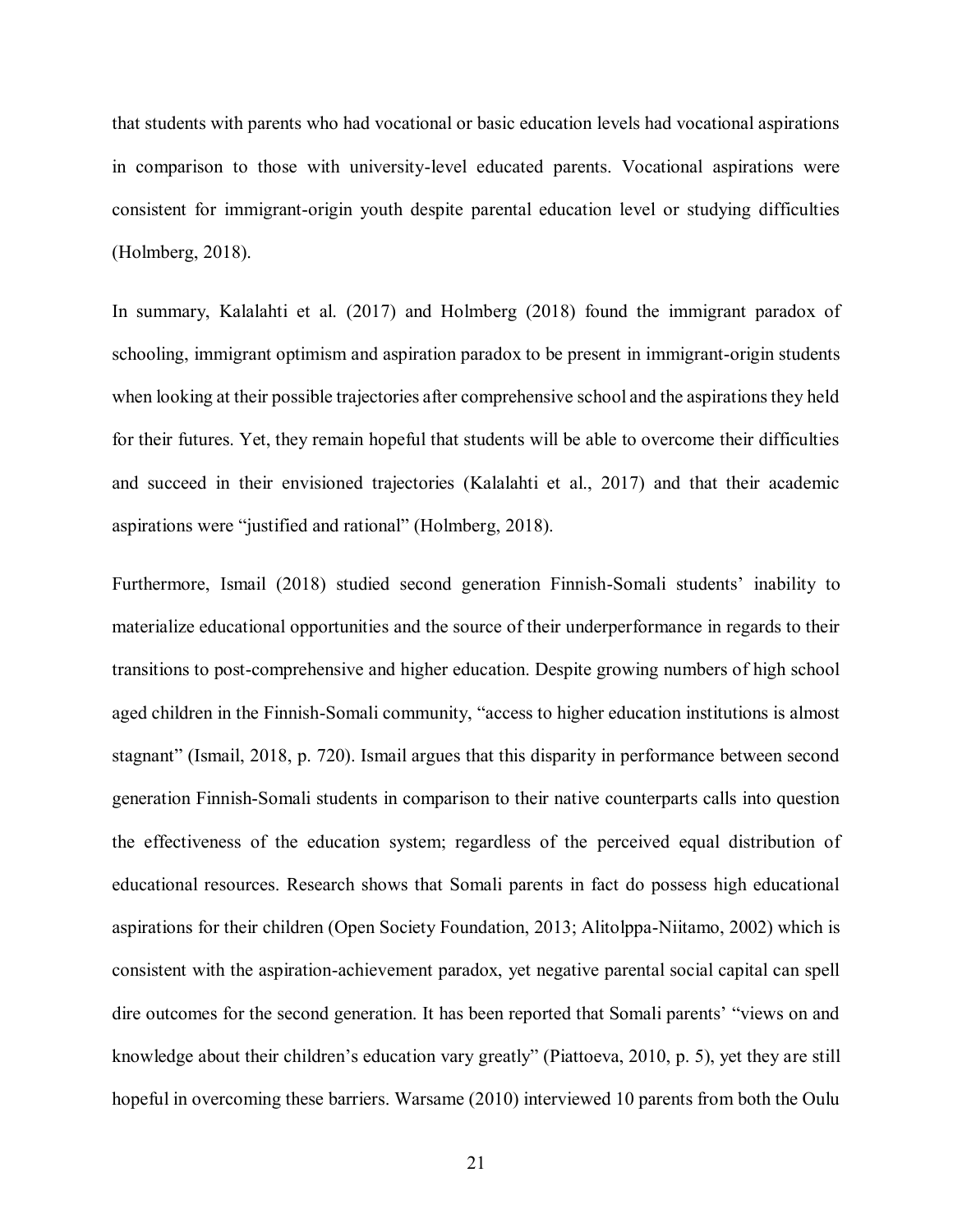and Helsinki areas and his results indicated that there was a need from parents for increased teacher cooperation in overcoming the school-related difficulties their children faced.

In the end, it is crucial to not only address the performance gap of immigrant-origin youth in comparison with their native peers, but to also make clear that "the provision of equal resources is not enough to solve the problem, and that far worse, the provision of equal resources may sometimes mask the real inequality" (Ismail, 2018, p. 731).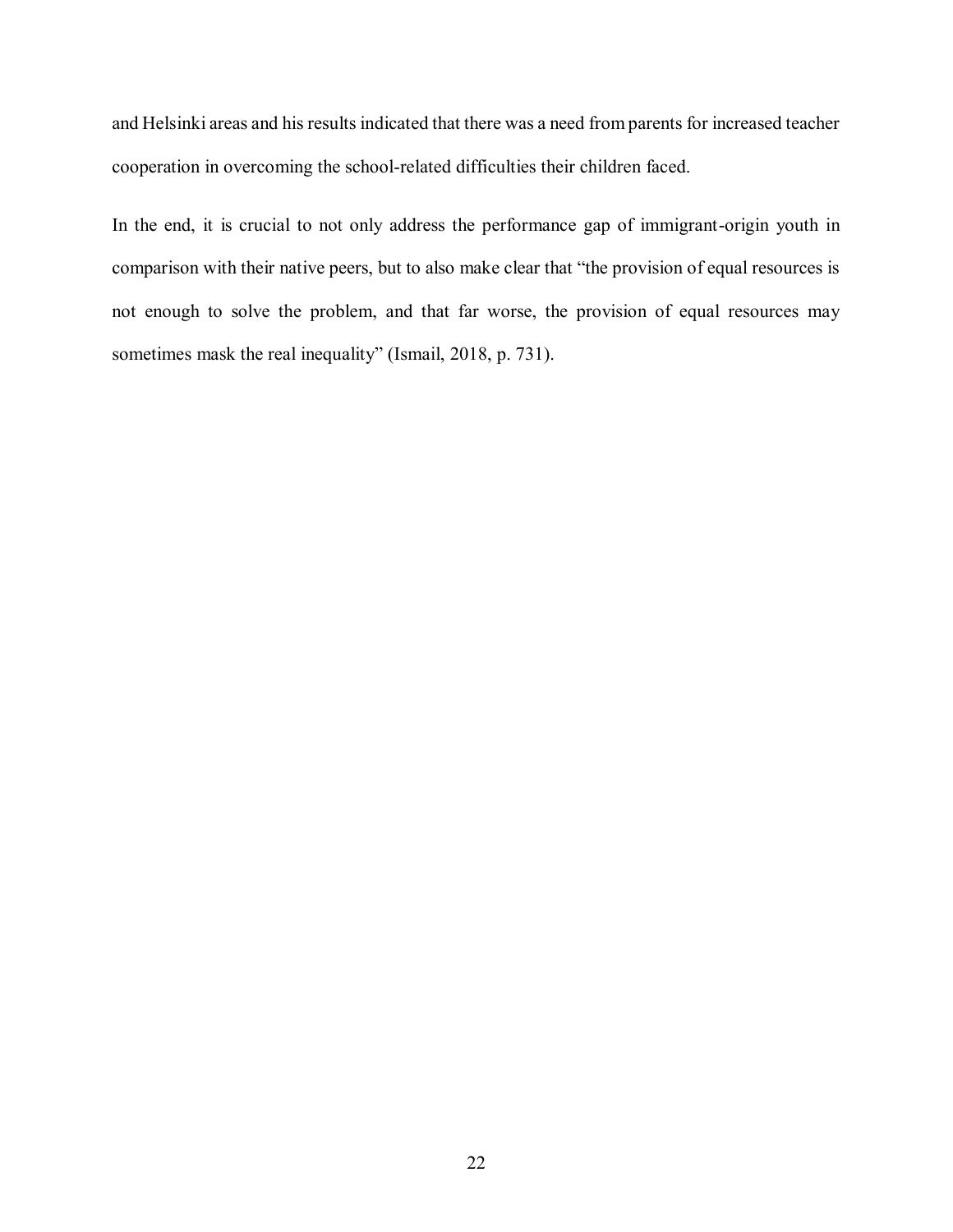#### **4 Discussion**

The aim of this literature review was to look at what has been found on the aspiration-achievement paradox both internationally and in Finland.

According to international research used in this thesis, the educational aspirations of immigrant youth and their parents does not always translate into educational achievement. This can be due to many factors, but most significantly the literature points to the possession of social capital and intergenerational closure as two things that possibly facilitate school success. However, it is important to point out that a common feature of the theories attempting to explain aspirationachievement paradox, such as immigrant optimism and information bias, is that they lack empirical evidence (Salikutluk, 2013). There is a need for more research in this area.

Aspirations in the end can be seen as a 'steering wheel' that directs school performance in the direction of future educational goals, rather than operating as an engine or generator for educational attainment (Khattab, 2014). The OECD (2015) believes that for students who possess realistic aspirations, high educational expectations serve often as a self-fulfilling prophecy, but they do not seem to be the only driving force. In relation to what has been previously outlined about aspirations, Jacob and Wilder (2010) believe that because it is expectations that are subject more often to rational updating based on the acquisition of new information, that they should be the target of social policies that are aimed at increasing educational attainment in youth rather than aspirations.

Another caveat brought forth by Khattab (2014), which he finds equally important to study, is the phenomenon of students achieving more than they aspire to. While it is important to understand why students with high aspirations underperform, it is also interesting to examine the situations in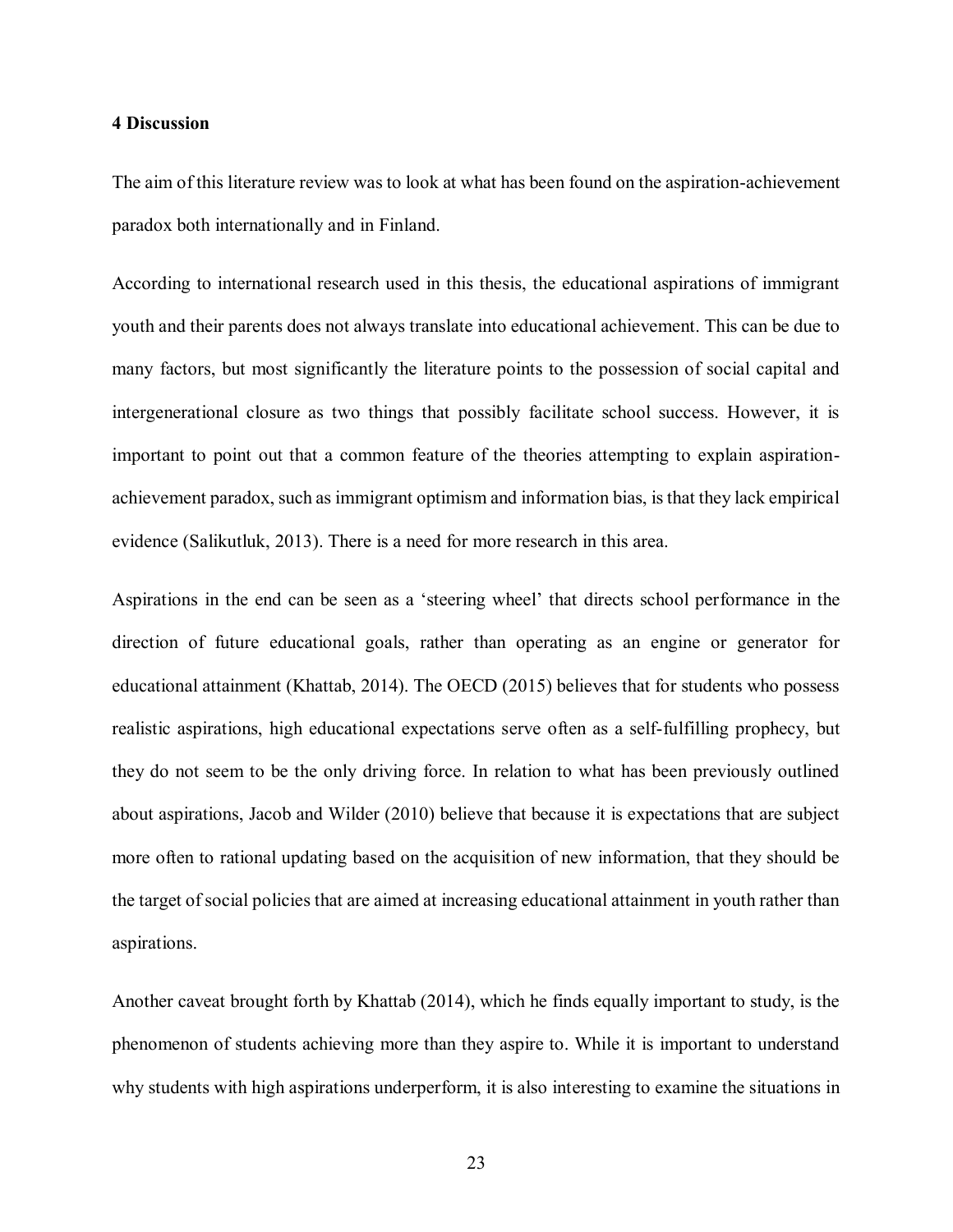which students with low aspirations produce high educational achievement. Khattab (2014) believes that this is an area that has been severely neglected in this field of study and leaves us with a limited understanding of the place of aspirations and expectations in educational achievement.

The second research questions looked at the situation of immigrant-origin youth in the Finnish context. As mentioned, the categorization of "immigrant" posed a problem as it was ambiguous and cast a wide net that is not fully representative. According to Alitolppa-Niitamo (2004) diversity among immigrants "does not exist only between groups of different ethnic or national backgrounds, but – what most often goes unnoticed – within the groups themselves" (p. 126). While it imperative to recognize the heterogeneous nature of immigrant groups between and within each other, this consideration needs to be reflected in future research.

Research in Finland has found that students of immigrant-origin have high academic aspirations that were idealistic in nature and which is in line with what has been outlined in chapter 1, they are also indecisive when it comes to post-comprehensive education, possessing mostly abstract wishes for future goals. In relation to vocational tracks, students of immigrant-origin were recommended and held higher aspirations towards vocational tracks even when it did not match up with parental education level or learning difficulties. Vocational education can serve as a stable and safe track for students who are struggling in school, and works well in promoting work-life training and lifelong-learning (Koehler & Schneider, 2019). However, there is still a danger for immigrant-origin youth to be directed to this track more often than their native counterparts. According to Koehler and Schneider (2019) "immigrant children were almost automatically sorted into the lowest qualifying vocational track and, in general, had to fight hard when the ambitions were higher than that" (p. 4). OECD (2016) found that when children are directed primarily "to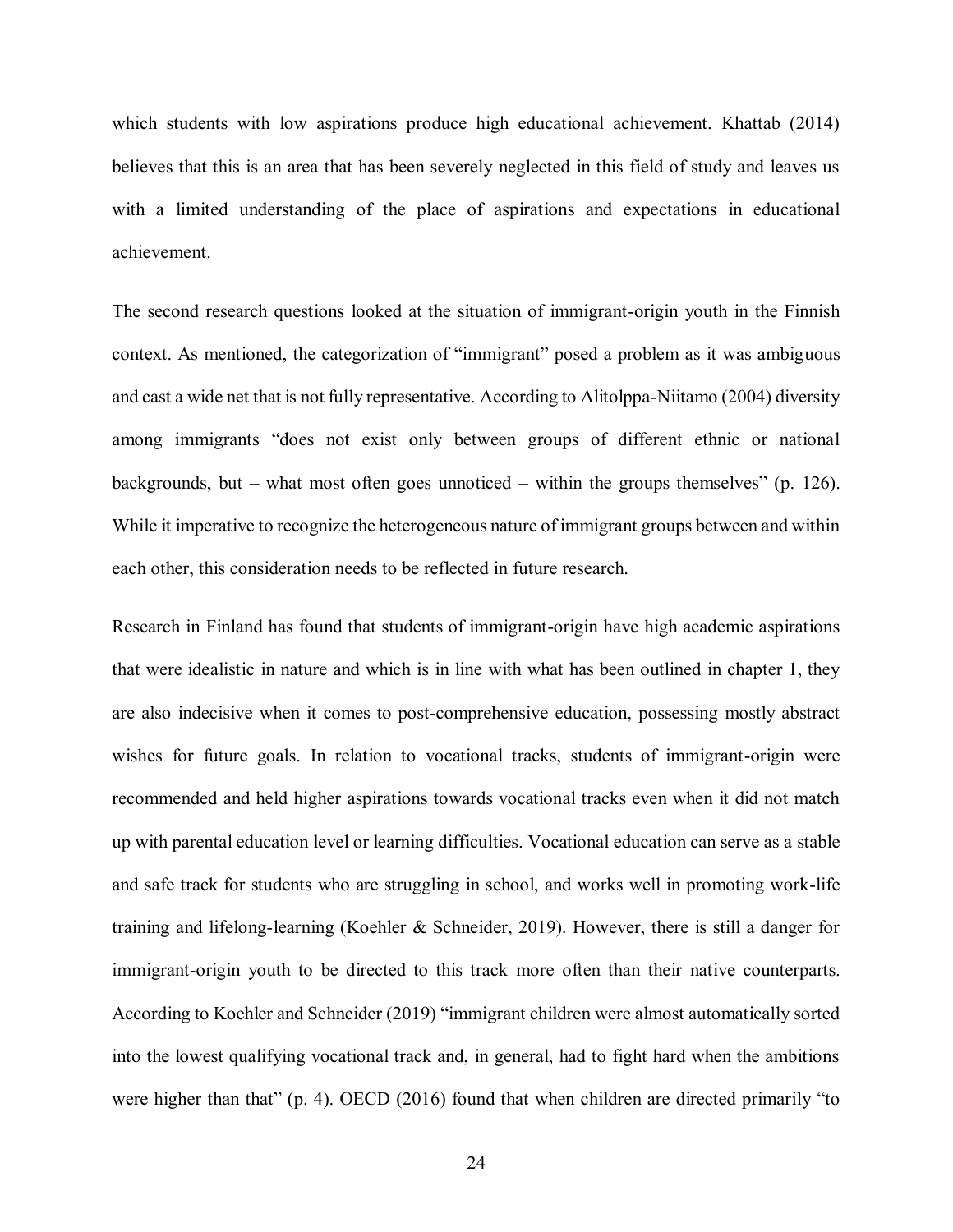vocational, rather than academic, courses on the basis that these are the courses that migrants most often attend, their aspirations will be limited" (p. 17).

While immigrant-origin students are nonetheless more likely to choose vocational education tracks, it is still the case that "these aspirations are reinforced by the stereotypes held by careers advisors" (OECD, 2016, p. 18). One last interesting point is the way in which immigrant-origin youth comprehend the structure of the education system; aiming for higher education through means of vocational school rather than the academic general route (Holmberg, 2018). While this is a valid route for students who want to aim high but encounter academic difficulties, it is imperative to keep in mind that while the vocational track can indeed lead to entry to the university system, the rate of successfully navigating this route is low for vocational students (OECD 2015b).

A factor I was not able to include in my thesis, but would like to briefly mention in this portion is the possible role of language in contributing to poor academic performance. This was my initial research topic, but due to limited material, I chose to go in a different direction. According to Miyamoto (2018) "students exposed to the destination language on a regular basis benefit more from aiming high." (p. 19). In Finland, because students of immigrant-origin are classified by their mother tongue, Finnish is considered a 'second language' and students are regulated to the Finnish as a second language classroom. This does a disservice to the student's translingual identity and operates on the hypothesis that Finnish is not a core part of their everyday lives, and can ultimately hinder their language skills, and consequently their academic ability. Jokinen (as cited in Piattoeva, 2010) rightfully ponders on whether or not the school as an institution has acknowledged "the complexity of the linguistic reality of the students and is able and willing to adjust its teaching contents and pedagogical practices to meet the needs of its multilingual population" (p. 5).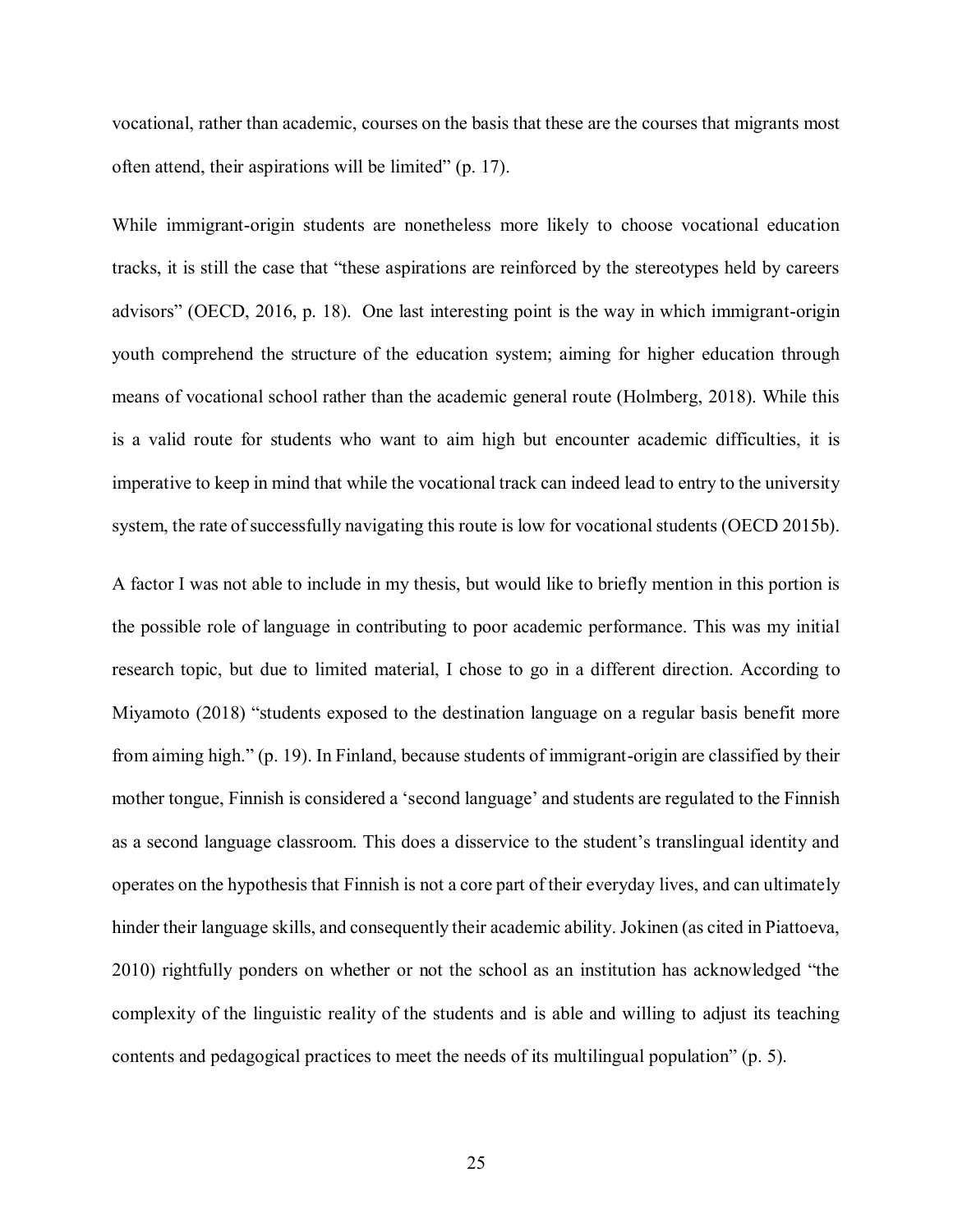When examining the situation of immigrant-origin youth in Finland, which was the main focus of my thesis, I inevitably encountered the unfortunate issue of operating with limited resources. Due to the lack of extensive research published in this area, I was forced to rely heavily on a select number of materials. One positive was that both studies (Holmberg, 2018; Kalalahti et al. 2017) that were prominently featured in section 3.3 were both highly reliable and contained a large sample size of students. The studies were also very recent and focused primarily on the aspirationachievement paradox of immigrant youth in Finland at the transition to post-comprehensive school. Due to my passion and connection to this topic, and my belief that it is an area that needs as much commentary and research as possible, I committed myself to it despite knowing I would encounter this issue. In conclusion and considering what has been found during this research, I look forward to continuing in this area in a more comprehensive manner in my master's thesis.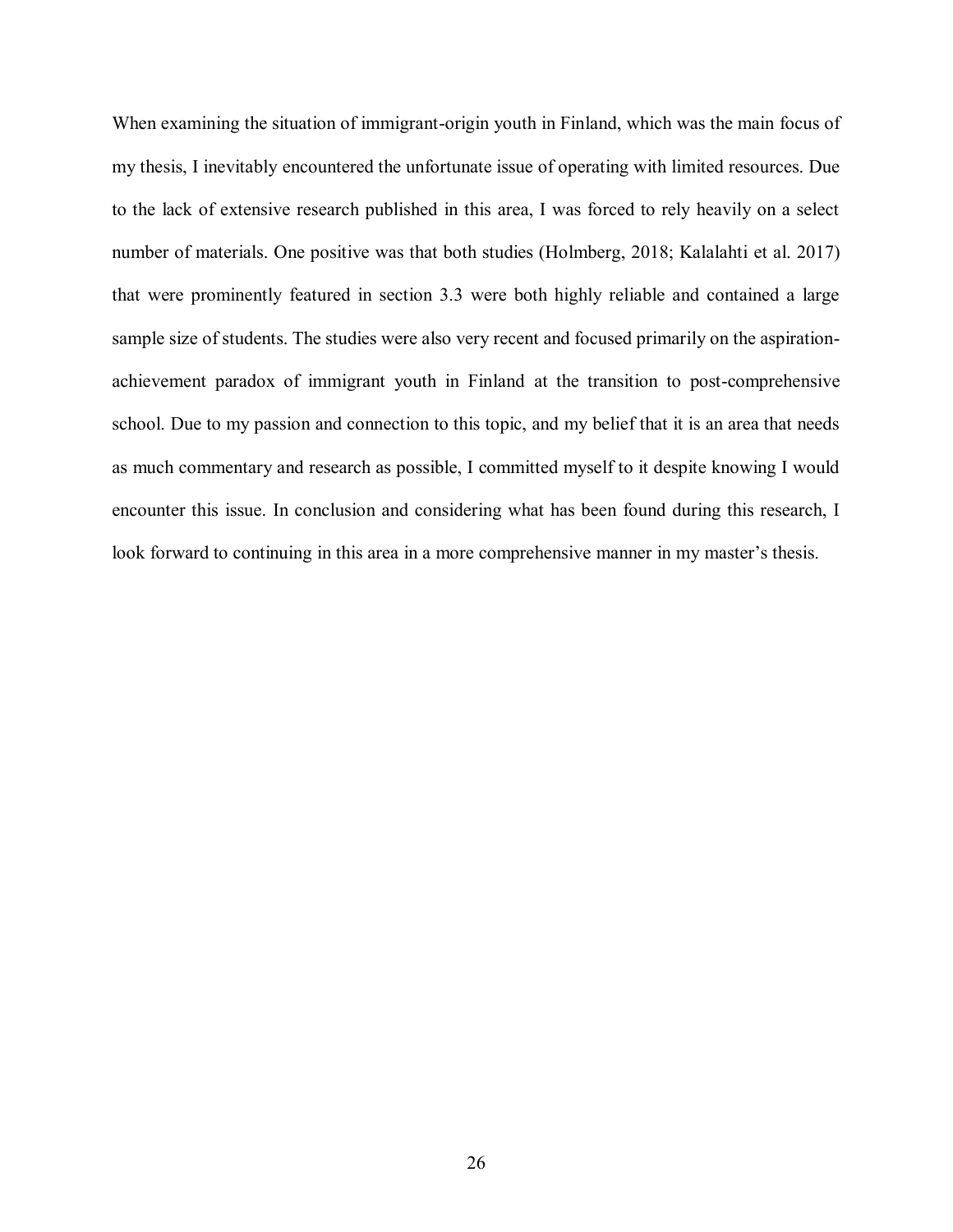#### **References**

- Aaltonen, S., & Karvonen, S. (2016). Floating downstream? Parental support and future expectations of young people from less privileged backgrounds. *Sociology*, *50*(4), 714-730.
- Adler, P. S., & Kwon, S. W. (2002). Social capital: Prospects for a new concept. *Academy of management review*, *27*(1), 17-40.
- Alitolppa-Niitamo, A. (2004) The icebreakers. Somalian speaking youth Metropolitan Helsinki with a focus on the context of formal education. The family federation of Finland. The population Research Institute, D 42. Helsinki.
- Alitolppa-Niitamo, A. (2002). The generation in-between: Somali youth and schooling in metropolitan Helsinki. *Intercultural education*, *13*(3), 275-290.
- Bohon, S. A., Johnson, M. K., & Gorman, B. K. (2006). College aspirations and expectations among Latino adolescents in the United States. *Social Problems*, *53*(2), 207-225.
- Bourdieu, P., (1986). The Forms of Capital. In. J. Richardson (Ed.) Handbook of Theory and Research for the Sociology of Education. (New York, Greenwood), 241-258.
- Bryk, A., & Schneider, B. (2002). *Trust in schools: A core resource for improvement*: Russell Sage Foundation.
- Carbonaro, W. J. (1998). A little help from my friend's parents: Intergenerational closure and educational outcomes. *Sociology of education*, *71*(4), 295.
- Coleman, J. S. (1990). *Foundations of Social Theory*. Cambridge, Mass.: The Belknap Press of Harvard University Press.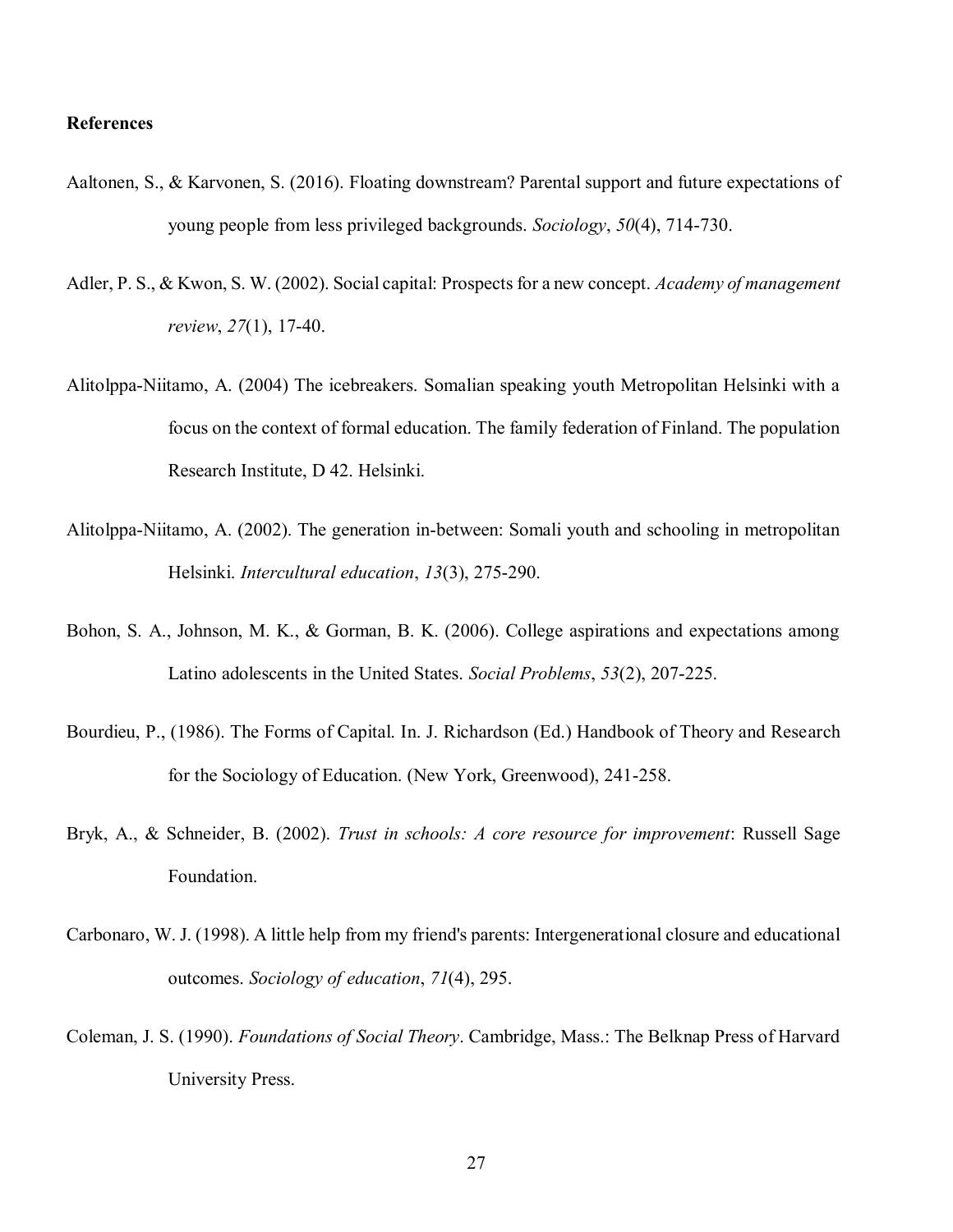- Coleman, J. S. (1988). Social capital in the creation of human capital. *American journal of sociology*, *94*, S95-S120.
- Coleman, J. S., & Hoffer, T. (1987). *Public and private high schools: The impact of communities*: Basic Books New York.

Dembo, T. (1931). Der Ärger als dynamisches Problem. *Psychologische Forschung, 15*, 1–144.

- Erikson, R. & Jonsson, J. O. (1996). Explaining class inequality in education: The swedish test case. In R. Erikson & J. O. Jonsson (Eds.), *Can Education Be Equalized? The Swedish Case in Comparative Perspective* chapter 1, (pp. 1–63). Boulder, CO: Westview Press.
- Falk, I., & Kilpatrick, S. (2000). What is social capital? A study of interaction in a rural community. *Sociologia ruralis*, *40*(1), 87-110.

Field, J. (2005). *Social Capital and Lifelong Learning*. Bristol: The Policy Press.

- Fine, B. (2002). *Social capital versus social theory*. Routledge.
- Finnish National Agency for Education. (2018). *Finnish Education in a Nutshell*. [online] Retrieved from [https://www.oph.fi/en/statistics-and-publications/publications/finnish-education](https://www.oph.fi/en/statistics-and-publications/publications/finnish-education-nutshell)[nutshell](https://www.oph.fi/en/statistics-and-publications/publications/finnish-education-nutshell)
- Glaeser, E. L., Laibson, D., & Sacerdote, B. (2002). An economic approach to social capital. *The economic journal*, *112*(483), F437-F458
- Grootaert, C., Narayan, D., Jones, V. N., & Woolcock, M. (2004). *Measuring social capital: An integrated questionnaire*. The World Bank.

Haller, Archibald O. (1968): On the concept of aspiration, *Rural Sociology* 33, 4: 484-487.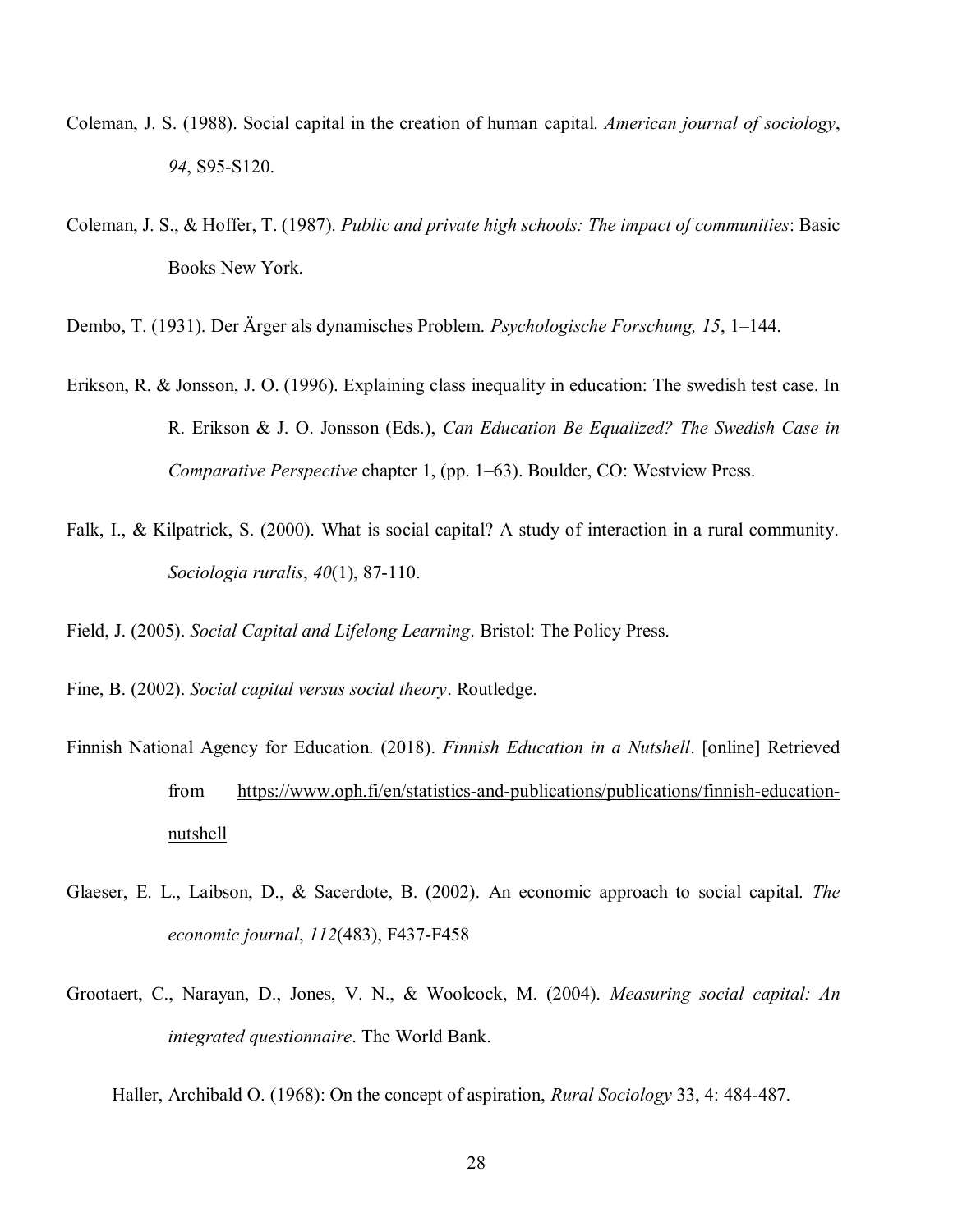- Haq, M.A.U., Akram, F. and Farooq, R.M.A (2015). The Impact of Social Capital on Educational Attainment: Evidence from Rural Areas of Pakistan. *Research on Humanities and Social Sciences* 5, (13), 95-102.
- Harinen, P. et al. (2004). Contested Memberships: Perspective on Immigrant Youth in Finland. In Puuronen, V. et al. (Eds.), *New challenges for the welfare society* (pp. 160- 175). Joensuu: Joensuun yliopisto.
- Harju-Luukkainen, H., & McElvany, N. (2018). Immigrant Student Achievement and Education Policy in Finland. In *Immigrant Student Achievement and Education Policy* (pp. 87-102). Springer, Cham.
- Harju-Luukkainen, H., Nissinen, K., Sulkunen, S., & Suni, M. (2014). *Avaimet osaamiseen ja tulevaisuuteen: Selvitys maahanmuuttajataustaisten nuorten osaamisen tasosta ja siihen liittyvista taustatekijoista PISA 2012 – tutkimuksessa* [Keys to competence and future: A report on PISA 2012 results and related underlying factors for students with an immigrant back- ground]. Jyvaskyla, Finland: Finnish Institute for Educational Research.
- Heinz, R. 2009. "Youth Transitions in an Age of Uncertainty." *In Handbook of Youth and Young Adulthood. New Perspectives and Agendas*, edited by A. Furlong, 3–13. London: Routledge.
- Helms Jørgensen, C., Järvinen, T., & Lundahl, L. (2019). A Nordic transition regime? Policies for school-to-work transitions in Sweden, Denmark and Finland. *European Educational Research Journal*, *18*(3), 278-297.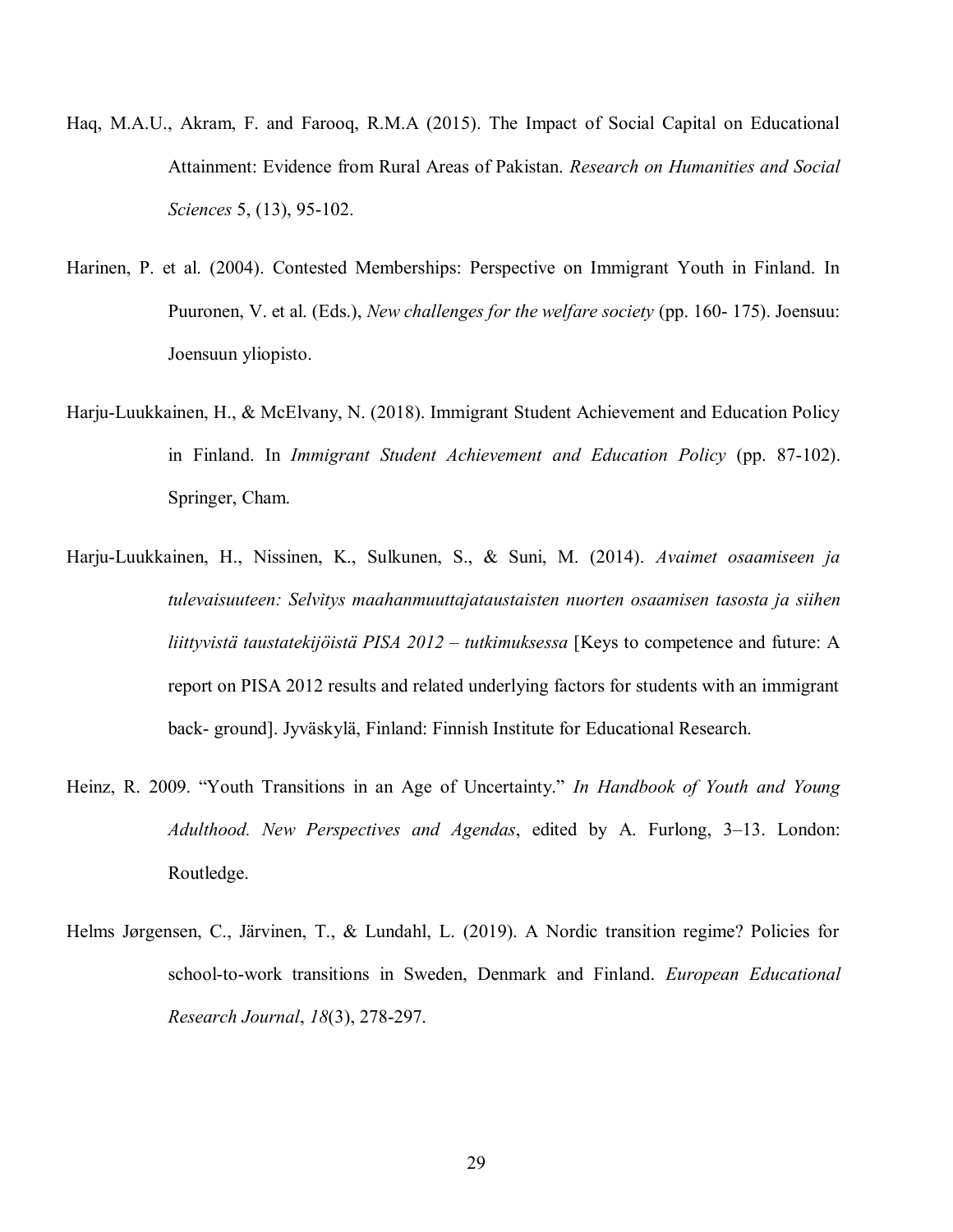- Hill, N. E., & Torres, K. (2010). Negotiating the American dream: The paradox of aspirations and achievement among Latino students and engagement between their families and schools. *Journal of Social Issues*, *66*(1), 95-112.
- Holmberg, L. (2018). Educational trajectories of immigrant-origin youths in finland: A mixed methods analysis. *Journal of Education and Work, 31*(7-8), 563-578. doi:10.1080/13639080.2018.1549728
- Ismail, A. (2018). Immigrant children, educational performance and public policy: A capability approach. *Journal of International Migration and Integration,* , 1-18. doi:10.1007/s12134- 018-0630-9
- Jacob, B. A., & Wilder, T. (2010). *Educational expectations and attainment* (No. w15683). National Bureau of Economic Research.
- Kalalahti, M., Varjo, J., & Jahnukainen, M. (2017). Immigrant-origin youth and the indecisiveness of choice for upper secondary education in Finland. *Journal of Youth Studies*, 20, 1249–1262. <https://doi.org/10.1080/13676261.2017.1321108>
- Kao, G., & Tienda, M. (1998). Educational aspirations of minority youth. *American journal of education*, *106*(3), 349-384.
- Kao, G., & Tienda, M. (1995). Optimism and achievement: The educational performance of immigrant youth. *Social science quarterly*, 1-19.
- Khattab, N. (2014). How and when do educational aspirations, expectations and achievement align? *Sociological Research Online*, *19*(4), 1-13.

Kilpatrick, S., Johns, S. & Mulford, B. (2010). *Social capital, educational institutions and leadership*.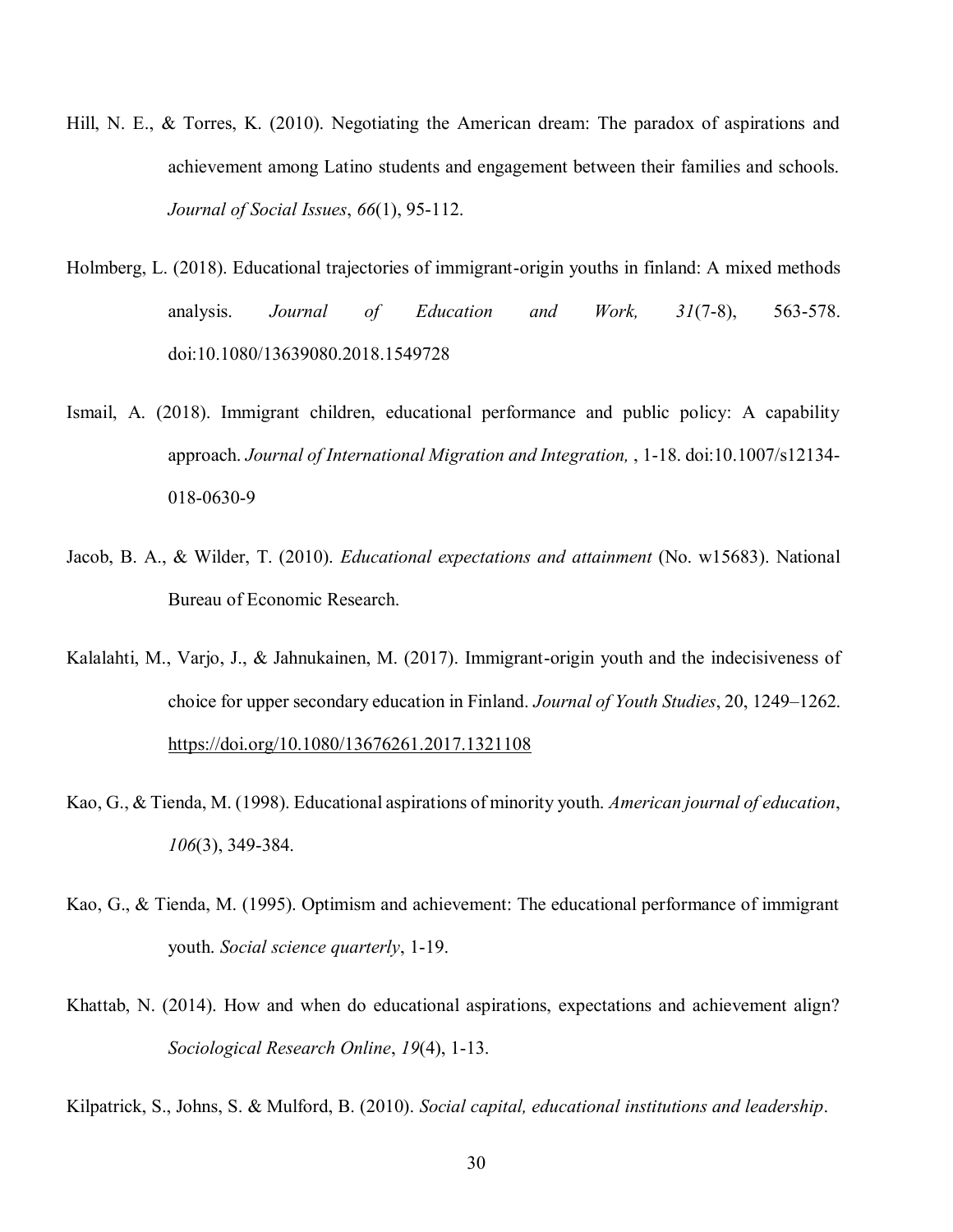Kilpi, E. (2010). The Education of children of immigrants in Finland. University of Oxford.

- Kilpi-Jakonen, E. (2012). Does Finnish Educational Equality Extend to Children of Immigrants? *Nordic Journal of Migration Research, 2*(2), p. 167. doi:10.2478/v10202-011-0039-4
- Kilpi-Jakonen, E. (2011). Continuation to upper secondary education in Finland: Children of immigrants and the majority compared. *Acta Sociologica*, *54*(1), 77-106.
- Kivijärvi, A. & Mathias, K., (2015b). The Well-being of Migrant Men in Finland: A Research Review. Retrieved from the state of the state of the state of the state of the state of the state of the state of the state of the state of the state of the state of the state of the state of the state of the state of the state of [http://www.nuorisotutkimusseura.fi/images/tutkijat/anttikivijarvi/research\\_and\\_policy\\_re](http://www.nuorisotutkimusseura.fi/images/tutkijat/anttikivijarvi/research_and_policy_reviews_finland_2015.pdf) views finland 2015.pdf
- Koehler, C., & Schneider, J. (2019). Young refugees in education: the particular challenges of school systems in Europe. *Comparative Migration Studies*, *7*(1), 28.
- Kupiainen, S., Hautamäki, J., & Karjalainen, T. (2009). *The Finnish education system and PISA*. opetusja kulttuuriministeriö.
- Larja, L., Sutela, H., & Witting, M. (2015). Ulkomaalaistaustaiset Nuoret Jatkavat Toisen Asteen Koulutukseen Suomalaistaustaisia Harvemmin [Immigrant-Origin Youths Do Not Continue to Upper Secondary Education as Often as Finnish-Origin Youth]. Helsinki: Statistics Finland. Retrieved from https://www.stat.fi/tup/maahanmuutto/art 2015-11-[02\\_001.html](https://www.stat.fi/tup/maahanmuutto/art_2015-11-02_001.html)
- Marjoribanks, K. (2002). Family background, individual and environmental influences on adolescents' aspirations. *Educational studies*, *28*(1), 33-46.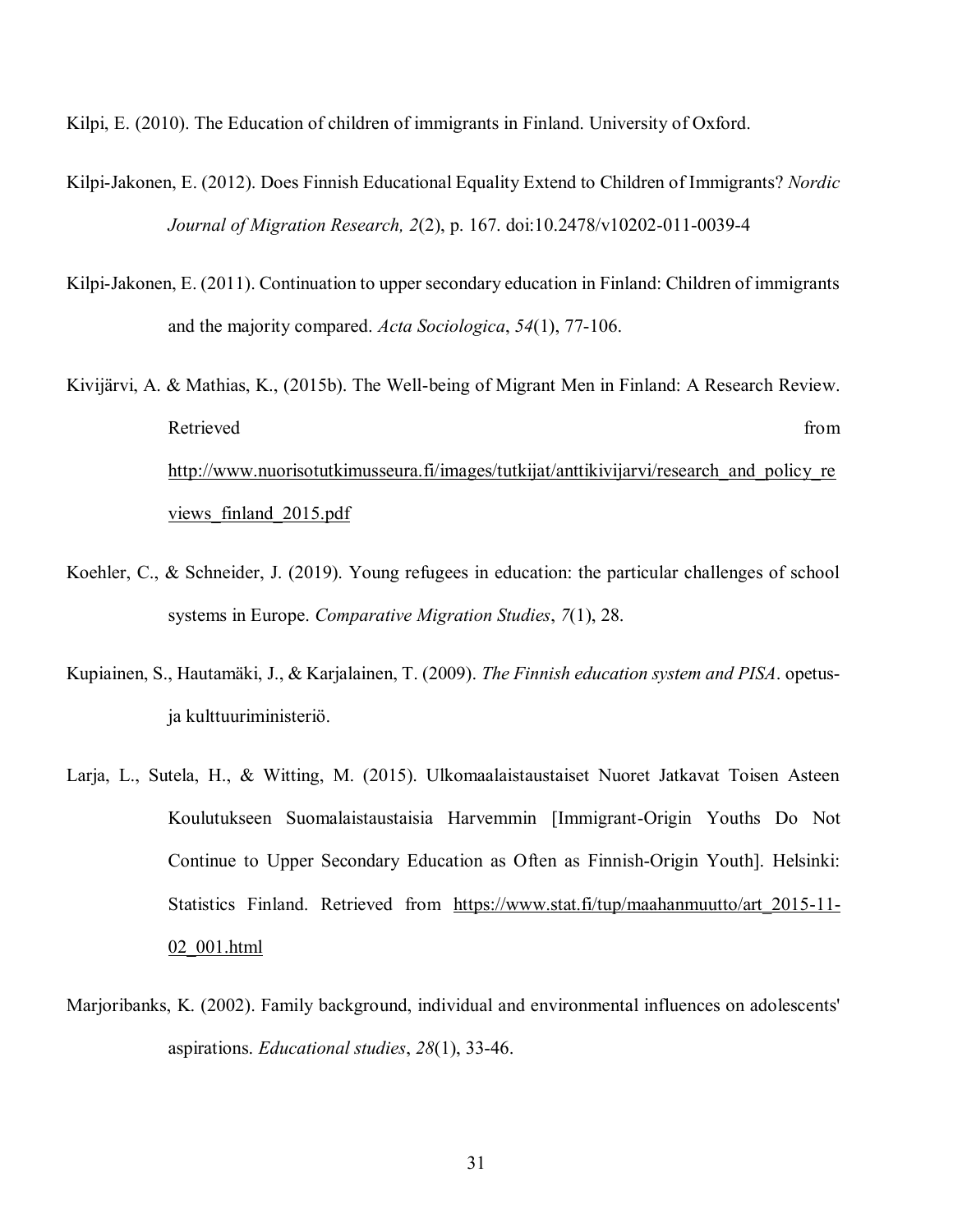- Mickelson, R. A. (1990). The attitude-achievement paradox among Black adolescents. *Sociology of education*, 44-61.
- Ministry for Foreign Affairs. (2017). Education in Finland key to success. Retrieved from [https://www.edunation.co/wp-content/uploads/2018/06/FINFO\\_education\\_EN.pdf](https://www.edunation.co/wp-content/uploads/2018/06/FINFO_education_EN.pdf)
- Ministry of the Interior Finland, (2018). International migration 2017–2018: report for Finland. ISBN:978-952-324-236-4.
- Miyamoto, A., Seuring, J., & Kristen, C. (2018). Immigrant students' achievements in light of their educational aspirations and academic motivation. *Journal of Ethnic and Migration Studies*, 1-23.
- Modood, T. (2004). Capitals, ethnic identity and educational qualifications. *Cultural trends*, *13*(2), 87- 105.
- Morgan, S.L. (2006). 'Expectations and aspirations', *Backwell Encyclopedia of Sociology* (ed. Ritzer, G.), Oxford: Blackwell Publishing.
- Myrskylä, P. (2011). Nuoret työmarkkinoiden ja opiskelun ulkopuolella. *Työ-ja elinkeinoministeriön julkaisuja. Työ ja yrittäjyys*, *12*, 2011.
- Numminen, U., & Ouakrim-Soivio, N. (2009). Joustava perusopetus. *JOPO-toiminnan aloittaminen ja vakiinnuttaminen. Opetusministeriön julkaisuja*, *26*.

OECD. (2016). Finland. Paris, France: OECD.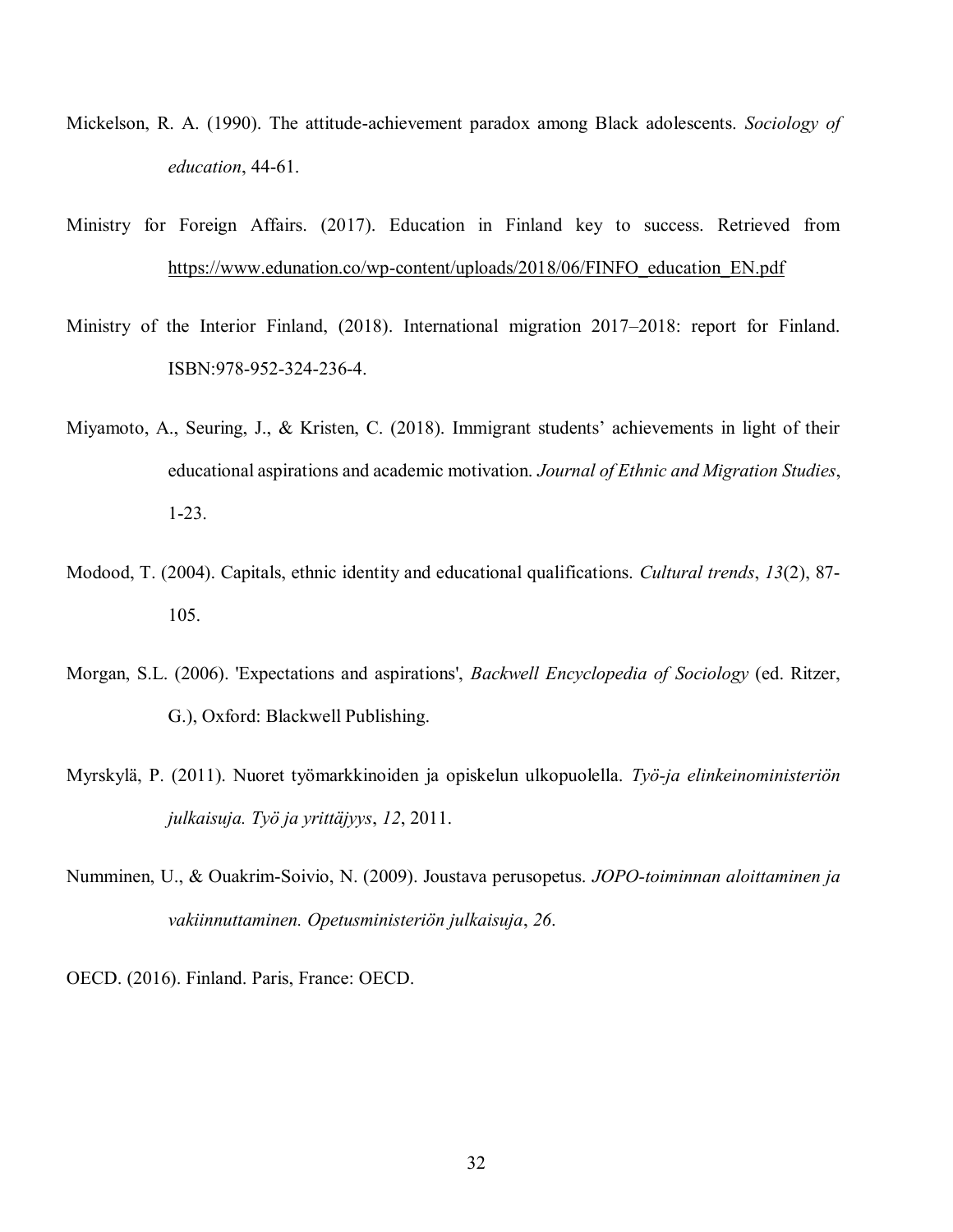- OECD. (2015). *Helping immigrant students to succeed at school and beyond*. Paris: OECD. Retrieved from [https://www.oecd.org/education/Helping-immigrant-students-to-succeed-at-school](https://www.oecd.org/education/Helping-immigrant-students-to-succeed-at-school-and-beyond.pdf)[and-beyond.pdf](https://www.oecd.org/education/Helping-immigrant-students-to-succeed-at-school-and-beyond.pdf)
- OECD. (2015b), Education Policy Outlook 2015: Making Reforms Happen, OECD Publishing, Paris, http://dx.doi. org/10.1787/9789264225442-en.
- OECD. (2014). PISA 2012 Results: What students know and can do-student performance in mathematics. *Reading, and Science, 1.*
- Official Statistics of Finland (OSF). (2015a). Discontinuation of Education 2013. Helsinki: Statistics Finland. Retrieved from http://www.stat.fi/til/kkesk/2013/kkesk 2013 2015-03-[19\\_tau\\_002\\_en.html](http://www.stat.fi/til/kkesk/2013/kkesk_2013_2015-03-19_tau_002_en.html)
- Official Statistics of Finland (OSF). (2015b). Open Data by Postal Code Area, Educational Structure 2013. Helsinki: Statistics Finland. AccessedMarch 2016. http://pxnet2.stat.fi/PXWeb/pxweb/en/Postinumeroalueittainen\_avoin\_tieto/
- Official Statistics of Finland (OSF): Migration [e-publication]. ISSN=1797-6782. Helsinki: Statistics Finland.
- Opetushallitus. (2016). *National core curriculum for basic education 2014*. Helsinki: Finnish National Board of Education.

Open Society Foundations (OSF). (2013). Somalis in Helsinki. New York: OSF.

Piattoeva, N. (2010). Schooling for multiculturalism? The case of Finland. *Finnish journal of ethnicity and migration*, *3*, 4-8.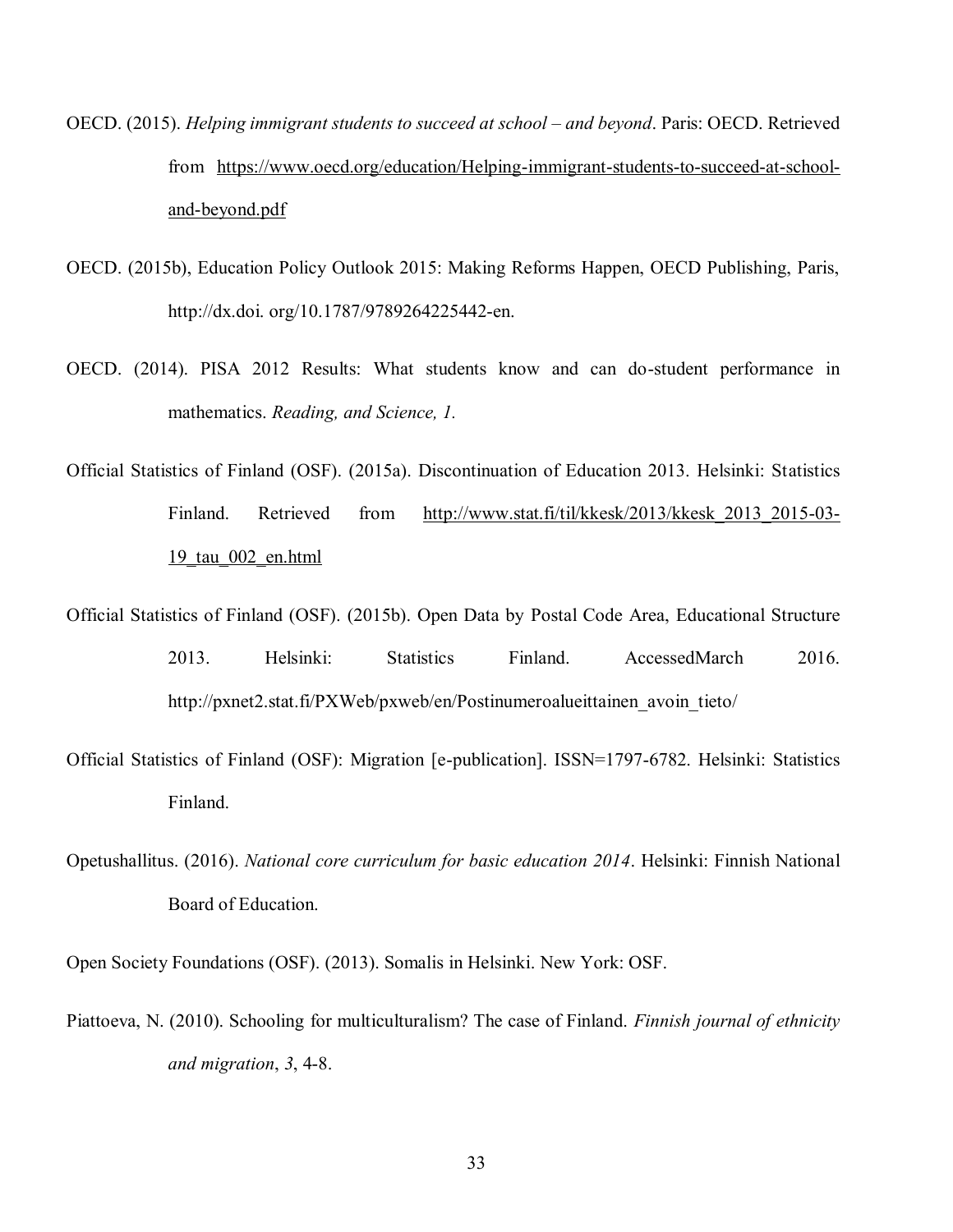Portes, A. (1998). Social capital: Its origins and applications in modern sociology. *Annual review of sociology*, *24*(1), 1-24.

Putnam, R. (2000). Bowling alone: The Collapse and Revival of American Community, New York.

- Salikutluk, Z. (2016). Why Do Immigrant Students Aim High? Explaining the Aspiration-Achievement Paradox of Immigrants in Germany. *European Sociological Review* 32 (5): 581–592. doi:10.1093/esr/jcw004
- Salikutluk, Z. (2013). Immigrants' Aspiration Paradox. Theoretical Explanations and Determinants of the Aspiration Gap between Native and Immigrant Students. Working Papers Nr. 150. Mannheim: Universität Mannheim, Mannheimer Zentrum für Europäische Sozialforschung.
- Salmela-Aro, K., Read, S., Minkkinen, J., Kinnunen, J. M., & Rimpelä, A. (2017). Immigrant status, gender, and school burnout in Finnish lower secondary school students: A longitudinal study. *International Journal of Behavioral Development*, *42*(2).
- Schneider, B. L., & Stevenson, D. (1999). *The ambitious generation: America's teenagers, motivated but directionless*. Yale University Press.
- Sirin, S., & Gupta, T. (2015). School Achievement as Moderated by Sociodemographic Status: The US Case. In *International Encyclopedia of the Social & Behavioral Sciences: Second Edition*  (pp. 42-47). Elsevier Inc.<https://doi.org/10.1016/B978-0-08-097086-8.23102-4>
- Tokas, S. (2016). Education and social capital. *Learning Community: An International Journal of Educational and Social Development*, *7*(3), 257.